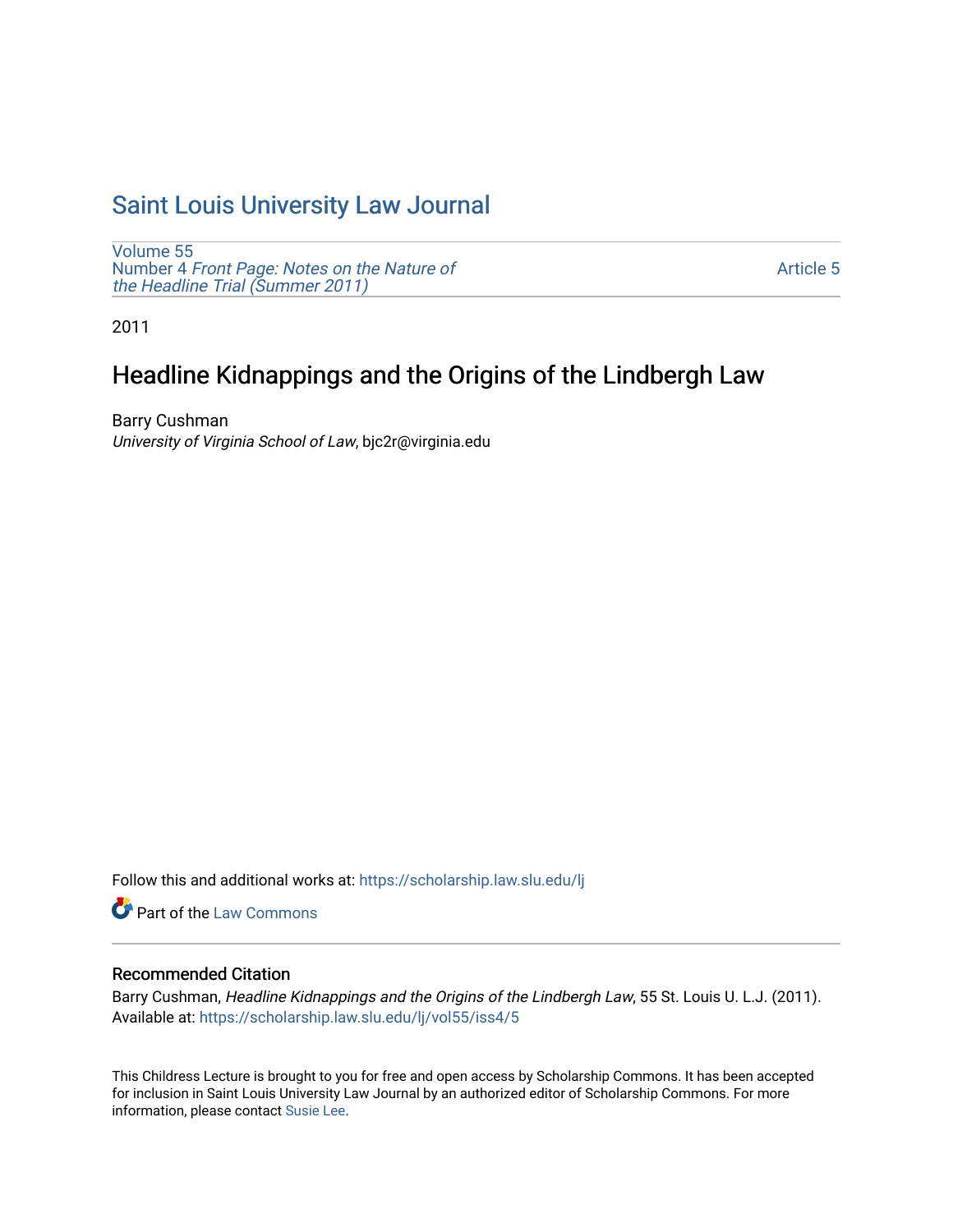# BARRY CUSHMAN\*

Among the many interesting points raised by Professor Friedman's lecture is the observation that "[s]ensational trials themselves no doubt play at least some role in generating movements to change the law."<sup>1</sup> For example, he tells us, "[a]fter the Lindbergh affair, Congress passed a law, federalizing kidnap cases, whenever the kidnapper crossed state lines.<sup> $\frac{1}{2}$ </sup> I'd like to spend a few moments refining and elaborating that particular claim. My first observation is just a point of friendly clarification, and that is to note that what came to be known as the Lindbergh kidnapping law was not enacted in the wake of the sensational trial of Bruno Hauptmann. As Professor Friedman has noted elsewhere, the statute was enacted in June of  $1932$ , a little over three months after the abduction of the Lindbergh baby; Hauptmann was not arrested until September of 1934, and the trial took place in January and February of 1935.<sup>4</sup> However, there seems to be little doubt that, as one commentator would put it in 1940, "[h]ad not Charles A. Lindbergh flown the Atlantic . . . a federal kidnaping statute might not yet have been enacted."<sup>5</sup> The kidnapping of Charles A. Lindbergh, Jr. aroused public opinion $<sup>6</sup>$  and galvanized the members</sup>

<sup>\*</sup> James Monroe Distinguished Professor of Law, David H. Ibbeken Research Professor of Law, and Professor of History, University of Virginia. My thanks to Ben Doherty, Kristin Glover, Katherine Jenkins, Daniel Lipton, Kent Olson, Cathy Palombi, and John Roper for superb research assistance.

 <sup>1.</sup> Lawrence M. Friedman, *Front Page: Notes on the Nature and Significance of Headline Trials*, 55 ST. LOUIS U. L.J. 1243, 1282 (2011).

<sup>2</sup>*. Id.* at 1282.

 <sup>3.</sup> LAWRENCE M. FRIEDMAN, CRIME AND PUNISHMENT IN AMERICAN HISTORY 266, 521 n.16 (1993).

 <sup>4.</sup> JIM FISHER, THE LINDBERGH CASE 184–87, 272–375 (1987). *See also* FRIEDMAN, *supra* note 3, at 399–400.

 <sup>5.</sup> Robert C. Finley, *The Lindbergh Law*, 28 GEO. L.J. 908, 908 (1940).

<sup>6</sup>*. See, e.g.*, ERNEST KAHLAR ALIX, RANSOM KIDNAPPING IN AMERICA, 1874–1974: THE CREATION OF A CAPITAL CRIME 67 (1978); Finley, *supra* note 5, at 910; Hugh A. Fisher & Matthew F. McGuire, *Kidnapping and the So-Called Lindbergh Law*, 12 N.Y.U. L. Q. REV. 646, 646 (1935) ("It was the Lindbergh kidnapping that awakened the American people to the fact that they were face to face with a species of crime so revolting and which had assumed such proportions that it seemed that unless the menace was met fearlessly and with a determination to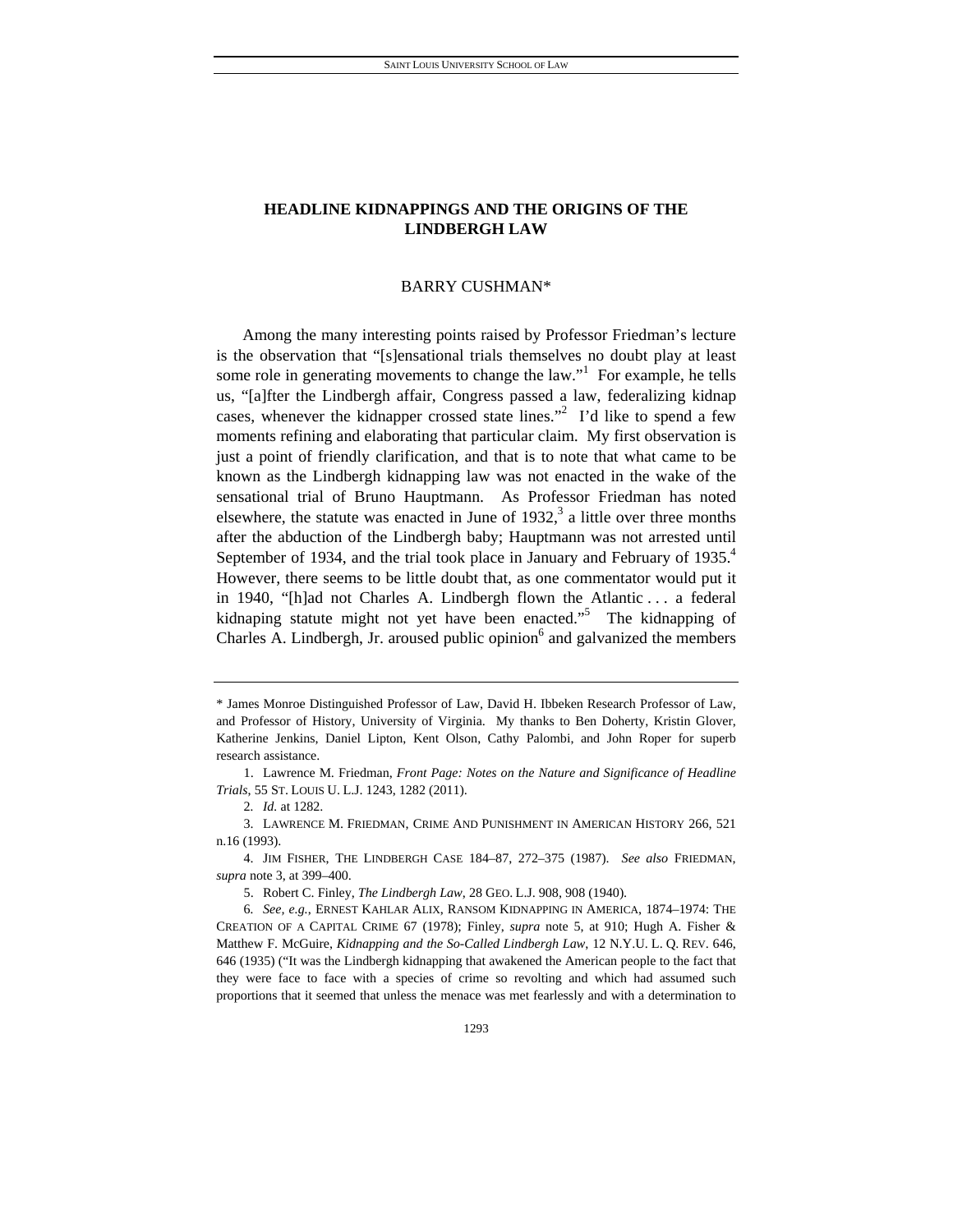of Congress to take action<sup>7</sup>—indeed, had they not feared that enactment of a federal statute imposing a new penalty might discourage the kidnapper from returning the child safely to his parents, the measure almost certainly would have been passed shortly after the abduction rather than months later after the remains of the unfortunate child were found.<sup>8</sup> But the bill that ultimately became the Lindbergh kidnapping law was not introduced in Congress in the wake of that sensational crime, nor was it introduced by members of the New Jersey delegation that represented the Lindbergh family and the state in which the crime had been committed. Instead it had been introduced nearly three months earlier by Senator Roscoe Conkling Patterson of Missouri<sup>9</sup> and Representative John Joseph Cochran of St. Louis.<sup>10</sup> It was the Lindbergh kidnapping that rousted these bills from their slumbers in the Judiciary Committees of the respective chambers, but in order to understand the reasons for their introduction, we must review a little local history.

The kidnapping of fellow denizens of the underworld—of gangsters, gamblers, book makers, and bootleggers—had been a common feature of criminal culture during the Prohibition Era.<sup>11</sup> During the Depression decade, however, kidnapping rings in such midwestern cities as Chicago, Detroit, and St. Louis began to turn their attention to the lucrative enterprise of snatching up respectable business and professional men and their families.<sup>12</sup> It was at this time that kidnapping became a profession for organized criminals.<sup>13</sup>

 7. 75 CONG. REC. 13,283 (1932) (statement of Rep. Fred. S. Purnell); *id.* at 13,283–84 (statement of Rep. Michener); *id.* at 13,289 (statement of Rep. Fiorello H. LaGuardia); ALIX, *supra* note 6, at 69–70; Fisher & McGuire, *supra* note 6, at 654.

 8. 75 CONG. REC. 13,288 (1932) (statement of Rep. Andrew J. Montague); Horace L. Bomar, Jr., *The Lindbergh Law*, 1 LAW & CONTEMP. PROBS. 435, 436 (1934); Finley, *supra* note 5, at 910; Fisher & McGuire, *supra* note 6, at 654.

 9. 75 CONG. REC. 275 (1931) ("forbidding the transportation of any person or persons in interstate or foreign commerce, kidnaped or otherwise unlawfully detained, and making such act a felony").

 10. 75 CONG. REC. 491 (1931) ("forbidding the transportation of any person or persons in interstate or foreign commerce, kidnapped or otherwise unlawfully detained").

11. Fisher & McGuire, *supra* note 6, at 652.

12*. Id.* at 651–53; PAULA S. FASS, KIDNAPPED: CHILD ABDUCTION IN AMERICA 106 (1997).

13*. Forbidding the Transportation of Any Person or Persons in Interstate or Foreign Commerce, Kidnaped or Otherwise Unlawfully Detained: Hearing on H.R. 5657 Before the H. Comm. on the Judiciary*, 72d Cong. 3, 14 (1932) (statements of Rep. Cleveland A. Newton and Walter B. Weisenberger) [hereinafter *Hearing*]; ALIX, *supra* note 6, at 56–59; FASS, *supra* note 12, at 106; Finley, *supra* note 5, at 909; Fisher & McGuire, *supra* note 6, at 652; Albert Bushnell Hart, *The Modern Mafia*, 34 CURRENT HIST. 409, 410 (1931); *Kidnaping—A Growing Racket*,

end it, the very sanction of the criminal law was threatened."); *Editorials Stress Need of New Laws*, N.Y. TIMES, Mar. 3, 1932, at 10; *Kidnapping Arouses Sympathy of Nation*, N.Y. TIMES, Mar. 3, 1932, at 1; *The Lindbergh Crime as a Challenge to America*, LITERARY DIG., May 28, 1932, at 6; *World Waits Hopefully for News that the Lindbergh Baby is Safe*, N.Y. TIMES, Mar. 4, 1932, at 1.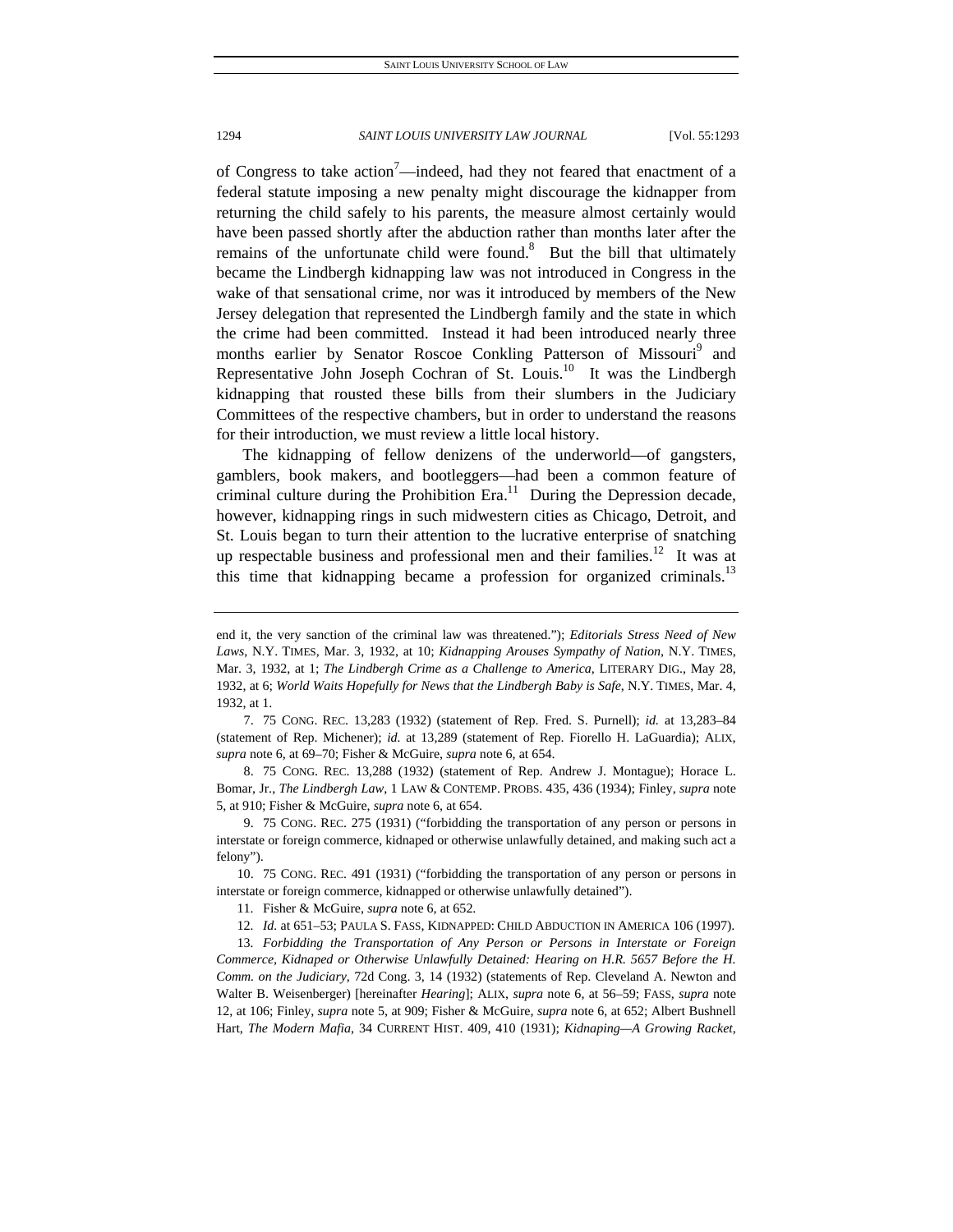Victims were carefully selected, their movements and habits studied, the ability of their families to pay large ransoms verified. Teams often ranging in size from eight to twenty people coordinated meticulous plans of abduction, custody, ransom collection, and the laundering and disposal of the "hot money."<sup>14</sup> A common technique was to kidnap a victim in one state and then transport him by automobile to another and perhaps yet another. The perpetrators would, thus, place themselves beyond the jurisdiction of police in the state of abduction, $15$  and witnesses in the state of destination lay beyond the subpoena powers of courts in sister states.<sup>16</sup> Extradition processes were widely viewed as slow, cumbersome, and inadequate, $^{17}$  and kidnappers frequently took their victims to jurisdictions in which local authorities had been bribed to look the other way or to tip them off in the event that their location had been discovered by other officers of the law.<sup>18</sup> For these "organized criminal groups" who took advantage of the inadequacy of the law," the "millennium" had arrived.<sup>19</sup>

Because of its strategic location on the state border and the excellent highways providing favorable escape routes by car to Illinois, St. Louis became one of the favorite hunting grounds for the interstate snatch racket. $20$ What the *New York Times* described as "perhaps the most sinister and arrogant of the kidnapping rings" began to concentrate its efforts in St. Louis in 1929.<sup>21</sup>

15*. Hearing*, *supra* note 13, at 2 (statement of Rep. John J. Cochran); 75 CONG. REC. 13,284 (1932) (statement of Rep. John J. Cochran); Finley, *supra* note 5, at 909; Fisher & McGuire, *supra* note 6, at 653; Ram, *supra* note 14, at 782.

16*. Hearing*, *supra* note 13, at 9 (statements of Hon. Cleveland A. Newton and Rep. LaGuardia); *id.* at 20 (statement of Walter B. Weisenberger); Frank Kopelman, *Extradition and Rendition: History—Law—Recommendations*, 14 B.U. L. REV. 591, 645–47 (1934).

 17. Edwin M. Abbott, *The Need for Uniform Reciprocal Criminal Laws*, 20 J. AM. INST. CRIM. L. & CRIMINOLOGY 582, 583 (1930); John W. Brabner-Smith, *The Commerce Clause and the New Federal "Extradition" Statute*, 29 ILL. L. REV. 355, 355 (1934); Michael G. Heintz, *A Refuge for American Criminals*, 18 J. AM. INST. CRIM. L. & CRIMINOLOGY 331, 332–33 (1927); Kopelman, *supra* note 16, at 642–47; Harry S. Toy & Edmund E. Shepherd, *The Problem of Fugitive Felons and Witnesses*, 1 LAW & CONTEMP. PROBS. 415, 419 (1934).

18*. Hearing*, *supra* note 13, at 5, 23–24 (statements of Hon. Cleveland A. Newton and Joseph A. Gerk, Chief of St. Louis Metropolitan Police Department); 75 CONG. REC. 13,284 (1932) (statement of Rep. John J. Cochran).

LITERARY DIG., May 23, 1931, at 11; *Kidnapping Mostly Done By Gangsters*, N.Y. TIMES, May 14, 1933, at 2; *The Marines Are Coming*, FORTUNE, Aug. 1934, at 56–57.

 <sup>14.</sup> Finley, *supra* note 5, at 909; Fisher & McGuire, *supra* note 6, at 652; Colin V. Ram, Note, *Regulating Intrastate Crime: How the Federal Kidnapping Act Blurs the Distinction Between What is Truly National and What is Truly Local*, 65 WASH. & LEE L. REV. 767, 782 (2008).

 <sup>19.</sup> Fisher & McGuire, *supra* note 6, at 652.

 <sup>20.</sup> Bomar, *supra* note 8, at 435; Finley, *supra* note 5, at 909; Ram, *supra* note 14, at 782.

 <sup>21.</sup> R.L. Duffus, *Kidnapping: A Rising Menace to the Nation*, N. Y. TIMES, Mar. 6, 1932, at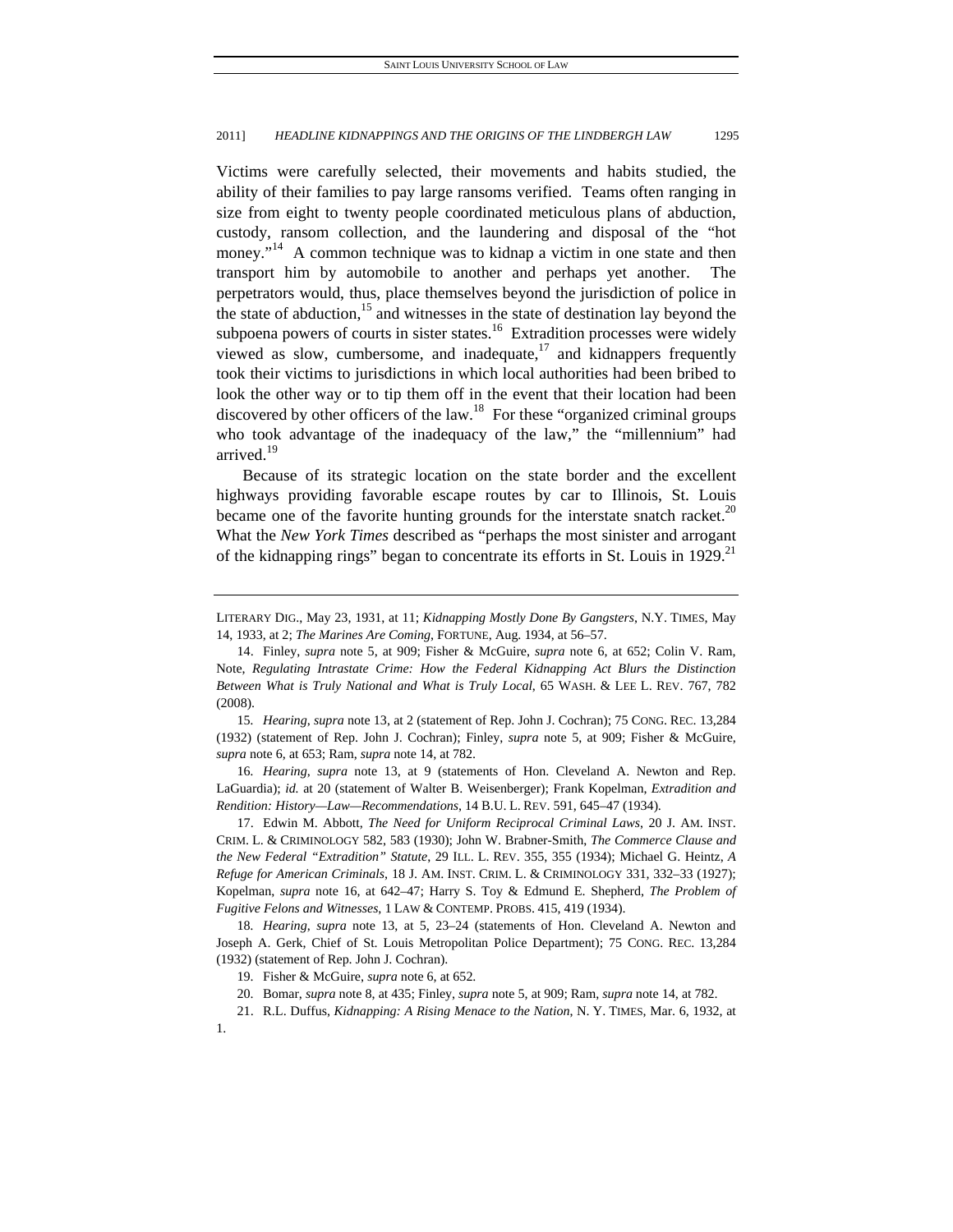Calling itself "The Lawbreakers' Protective Association of Chicago," the outfit sent letters to selected victims demanding payment of \$20,000 in "membership dues."<sup>22</sup> In 1930 alone the St. Louis area witnessed no fewer than a dozen kidnappings, some of which involved the transportation of the victim across state lines.<sup>23</sup> Many of those abducted were either gamblers or bookmakers, but the victims also included two grocers and a dry goods merchant.<sup>24</sup> It was reported that these cases had resulted in payment of \$175,000 in ransom, but in only two convictions.25 *Time* reported in 1931 that St. Louis socialites were so fearful of abduction by gangs headed by the likes of Fred "Killer" Burke that they "le[ft] their expensive cars in their garages and [went] to parties in inconspicuous small cars. $1931$ , there were four high-profile, "headline" kidnappings in St. Louis that particularly gripped the attention of the local community.

# *A. The Orthwein Kidnapping*

On New Year's Eve in 1930, thirteen-year-old Adolphus Busch "Buppie" Orthwein was kidnapped from the grounds of his family estate in Huntleigh Village on Lindbergh Boulevard in St. Louis County.<sup>27</sup> Orthwein was the grandson of Anheuser-Busch president August A. Busch and the greatgrandson of the late Adolphus Busch, the brewery's founder, and the kidnapping made front page news in such national papers as the *New York Times* and the *Chicago Daily Tribune*. 28 Orthwein was being driven to a dinner party at his grandfather's home at seven in the evening when a lone gunman, later identified as Charles Abernathy, a destitute twenty-eight-yearold father of seven, stopped his limousine, forced the chauffeur out of the car, robbed him of \$4.50 and drove away with the boy.<sup>29</sup> Abernathy abandoned the limo at the intersection of Lindbergh and Big Bend Road, just a few blocks

<sup>22</sup>*. Id.*

<sup>23</sup>*. Dr. Kelley's Kidnaping Thirteenth in St. Louis Area In Last 16 Months*, ST. LOUIS POST-DISP., Apr. 26, 1931, at 2A.

<sup>24</sup>*. Id.*

<sup>25</sup>*. See id.*; *see also Hearing*, *supra* note 13, at 4 (statement of Rep. Cleveland A. Newton), *Dr. I.D. Kelley, Kidnaped Week Ago Today, Still is Unreported, Family Says*, ST. LOUIS POST-DISP., Apr. 27, 1931, at 1A; *Rigid Search Fails to Find Any Trace of Dr. Kelley*, ST. LOUIS POST-DISP., Apr. 24, 1931, at 2A.

<sup>26</sup>*. National Affairs: Kidnapped*, TIME, Sept. 7, 1931, at 18, 19.

<sup>27</sup>*. Busch Kin Abducted in St. Louis Suburb*, N.Y. TIMES, Jan. 1, 1931, at 1.

<sup>28</sup>*. Id.*; *Kidnaped Busch Heir Home*, CHI. DAILY TRIB., Jan. 2, 1931, at 1.

<sup>29</sup>*. Orthwein Boy's Kidnaper Is Identified and Order For His Arrest Issued*, ST. LOUIS POST-DISP., Jan. 2, 1931, at 1A [hereinafter *Orthwein Boy's Kidnaper is Identified*].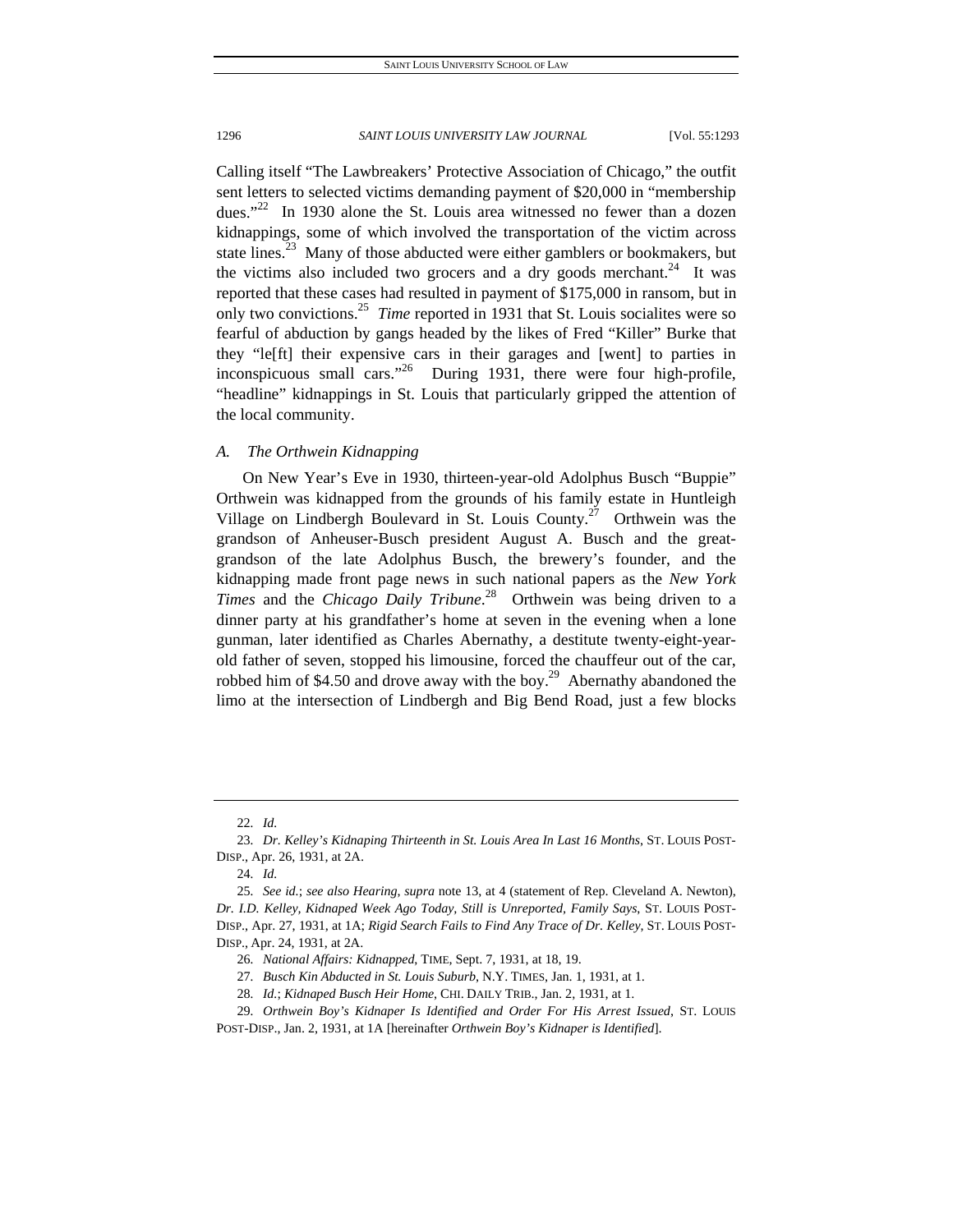away from the site of the kidnapping, where he transferred Orthwein to a smaller car, handcuffed him, and sped off into the night. $30$ 

The following morning Abernathy's wife asked her father-in-law, Pearl Abernathy, to come to their small frame home in Webster Groves where Orthwein was being held. $31$  At about noon, the elder Abernathy called Buppie's father Percy to report that the child was safe and to make arrangements for his return to his family.<sup>32</sup> The men set up a meeting early that afternoon among themselves and Orthwein's attorney, Harry Troll.<sup>33</sup> An hour after the conclusion of the meeting, Orthwein and Troll collected the boy, who was found standing alone on a country road about three miles from his home and apparently waiting for his rescuers to arrive at the designated location.<sup>34</sup> He was exhausted but cheerful, and did not appear to have been mistreated.<sup>35</sup> He had spent the night sitting in a kitchen chair with a blanket over his head.<sup>36</sup> The boy told reporters that "The man wasn't rough toward me and I wasn't frightened."<sup>37</sup> He had been offered scrambled eggs for breakfast the following morning, but they were "very dirty" so he didn't eat much.<sup>38</sup> His face and hands were grimy because had had no opportunity to wash, and his new long trousers suit, which he was wearing for the first time, was reportedly wrinkled.<sup>39</sup> When reporters asked his five-year-old brother Jimmie what he would do if an attempt were made to kidnap him, Jimmie replied, "I'd curse him."<sup>40</sup> After his retrieval, young Adolphus was taken to the Busch estate at

32*. Kidnaped Busch Heir Home*, *supra* note 28.

 <sup>30.</sup> BILL LHOTKA, ST. LOUIS CRIME CHRONICLES: THE FIRST 200 YEARS, 1764–1964, at 160–63 (2009); *August Busch Heir Freed By Abductor*, N.Y. TIMES, Jan. 2, 1931, at 1; *Busch Kin Abducted in St. Louis Suburb*, *supra* note 27; *Grandson of Busch Returned to Home*, WASH. POST, Jan. 2, 1931, at 1; *Kidnaped Busch Heir Home*, *supra* note 28; *Orthwein Boy's Kidnaper Is Identified*, *supra* note 29.

<sup>31</sup>*. Uncover Kidnapper of Busch Grandson*, N.Y. TIMES, Jan. 3, 1931, at 13.

<sup>33</sup>*. Id.*

<sup>34</sup>*. August Busch Heir Freed by Abductor*, *supra* note 30; *Kidnaped Busch Heir Home*, *supra* note 28.

<sup>35</sup>*. August Busch Heir Freed by Abductor*, *supra* note 30; *Kidnaped Busch Heir Home*, *supra* note 28; *see also Orthwein Boy's Kidnaper is Identified*, *supra* note 29.

<sup>36</sup>*. Kidnaped Busch Heir Home*, *supra* note 28; *Orthwein Boy's Kidnaper, Father and Woman Cousin are Named in Warrants*, ST. LOUIS POST-DISP., Jan. 3, 1931, at 1A; *Orthwein Boy's Kidnaper is Identified*, *supra* note 29.

<sup>37</sup>*. August Busch Heir Freed by Abductor*, *supra* note 30; *see also Grandson of Busch Returned to Home*, *supra* note 30; *Kidnaped Busch Heir Home*, *supra* note 28.

<sup>38</sup>*. August Busch Heir Freed by Abductor*, *supra* note 30; *Kidnaped Busch Heir Home*, *supra* note 28; *Orthwein Boy's Kidnaper is Identified*, *supra* note 29.

<sup>39</sup>*. Kidnaped Busch Heir Home*, *supra* note 28.

<sup>40</sup>*. Grandson of Busch Returned to Home*, *supra* note 30; *Kidnaped Busch Heir Home*, *supra* note 28; *Orthwein Boy's Kidnaper is Identified*, *supra* note 29.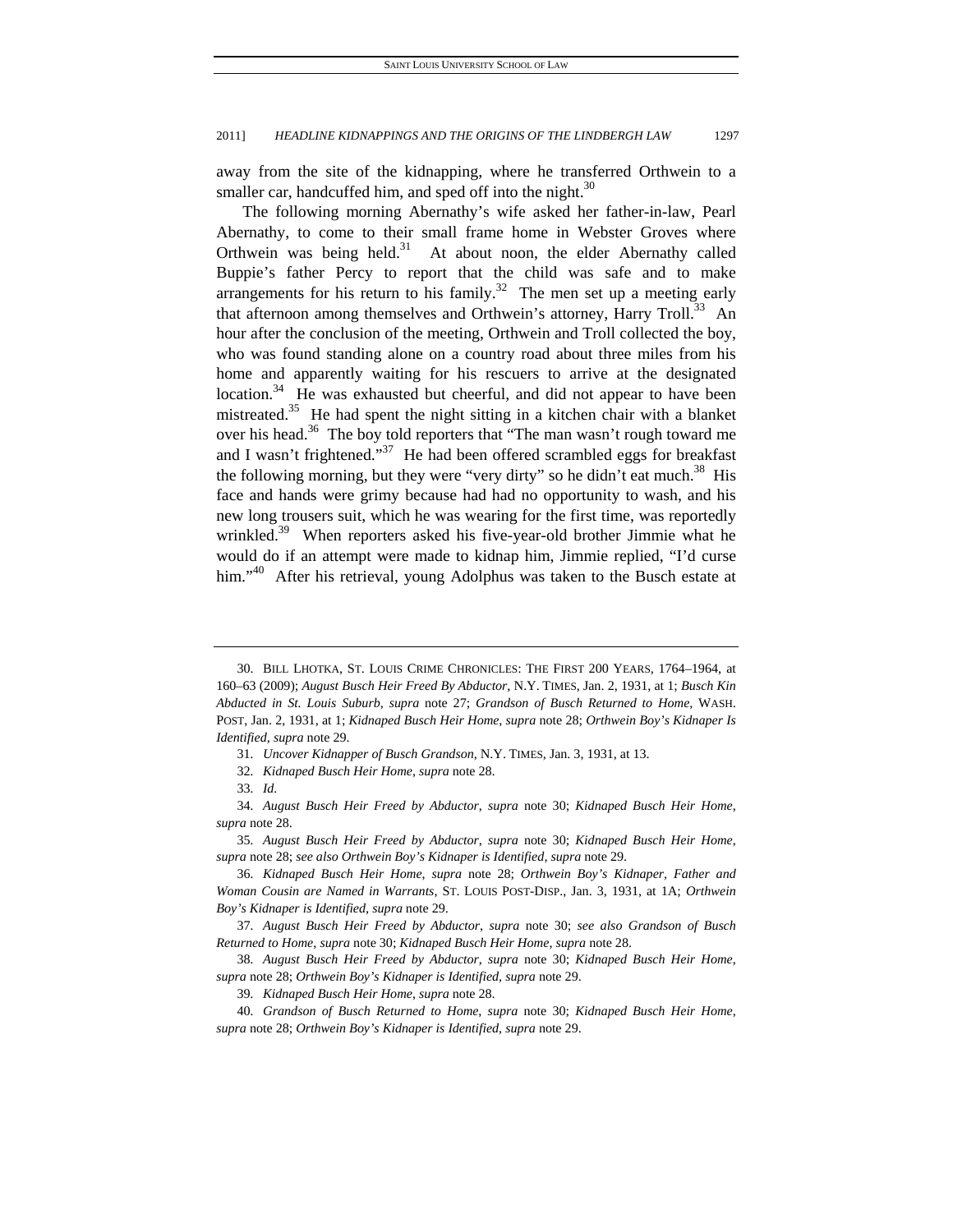Grant's Farm on Gravois Road, where he slept for about an hour and a half before being taken home.<sup>41</sup>

Though the Busch family refused to provide any details concerning the transaction through which Orthwein was returned, they insisted that no ransom money had been demanded or paid.<sup>42</sup> Attorney Troll did say, however, that Orthwein would stand by the statement he had made a few hours after the kidnapping "that any informant who furnished information leading to [young Adolphus's] return . . . would be rewarded generously and that absolutely no questions would be asked."<sup>43</sup> Troll stated that he and the family believed that kidnapping was not the abductor's motive, and that the abduction had been merely incidental to the hold-up. $44$  He further indicated that the family had no desire to prosecute the kidnapper, as Adolphus had been returned unharmed and no ransom had been demanded.<sup>45</sup> Moreover, the family offered to help the abductor to find employment if he had committed the robbery owing to "extreme want."<sup>46</sup>

St. Louis authorities had different ideas, however. The kidnapper had asked Adolphus if he were Percy Orthwein's son, which was interpreted by some to indicate a motive to extort ransom.<sup>47</sup> By the evening of January 2, Pearl Abernathy had confessed to police that his son Charles was the kidnapper, and the elder Abernathy had been placed under arrest as an accessory to the crime.<sup>48</sup> Assistant Circuit Attorney Harry W. Castlen indicated that he would prosecute the kidnapper vigorously if the authorities

44*. August Busch Heir Freed by Abductor*, *supra* note 30; *Grandson of Busch Returned to Home*, *supra* note 30; *Kidnaped Busch Heir Home*, *supra* note 28. However, a family friend believed that the motive for the kidnapping was ransom. *See Busch Kin Abducted in St. Louis Suburb*, *supra* note 27. Charles Abernathy also claimed that the kidnapping was incidental to the robbery when interviewed by the *St. Louis Star*. *See Orthwein Boy's Kidnaper in Clayton Jail; Family to Aid in His Prosecution*, ST. LOUIS POST-DISP., Jan. 6, 1931, at 1 [hereinafter *Orthwein Boy's Kidnaper in Clayton Jail*].

45*. Capital Offense Laid to Orthwein's Boy's Kidnaper*, ST. LOUIS POST-DISP., Jan. 7, 1931, at 3A; *Uncover Kidnapper of Busch Grandson*, N.Y. TIMES, Jan. 3, 1931, at 13. The family also had no desire to prosecute the kidnapper's father who notified the Busch family of Adolphus's whereabouts. *See People*, TIME, Jan. 12, 1931, at 44.

46*. Uncover Kidnapper of Busch Grandson*, *supra* note 45.

47*. August Busch Heir Freed by Abductor*, *supra* note 30; *Grandson of Busch Returned to Home*, *supra* note 30; *Kidnaped Busch Heir Home*, *supra* note 28.

<sup>41</sup>*. August Busch Heir Freed by Abductor*, *supra* note 29; *Grandson of Busch Returned to Home*, *supra* note 30; *Orthwein Boy's Kidnaper is Identified*, *supra* note 29.

<sup>42</sup>*. Kidnaped Busch Heir Home*, *supra* note 28.

<sup>43</sup>*. August Busch Heir Freed by Abductor*, *supra* note 30; *see also Grandson of Busch Returned to Home*, *supra* note 30; *Kidnaped Busch Heir Home*, *supra* note 28; *Man Who Kidnaped Busch Heir Known*, WASH. POST, Jan. 3, 1931, at 1.

<sup>48</sup>*. Uncover Kidnapper of Busch Grandson*, *supra* note 45. *See generally People*, TIME, *supra* note 44, at 44; *Orthwein Boy's Kidnaper in Clayton Jail*, *supra* note 44.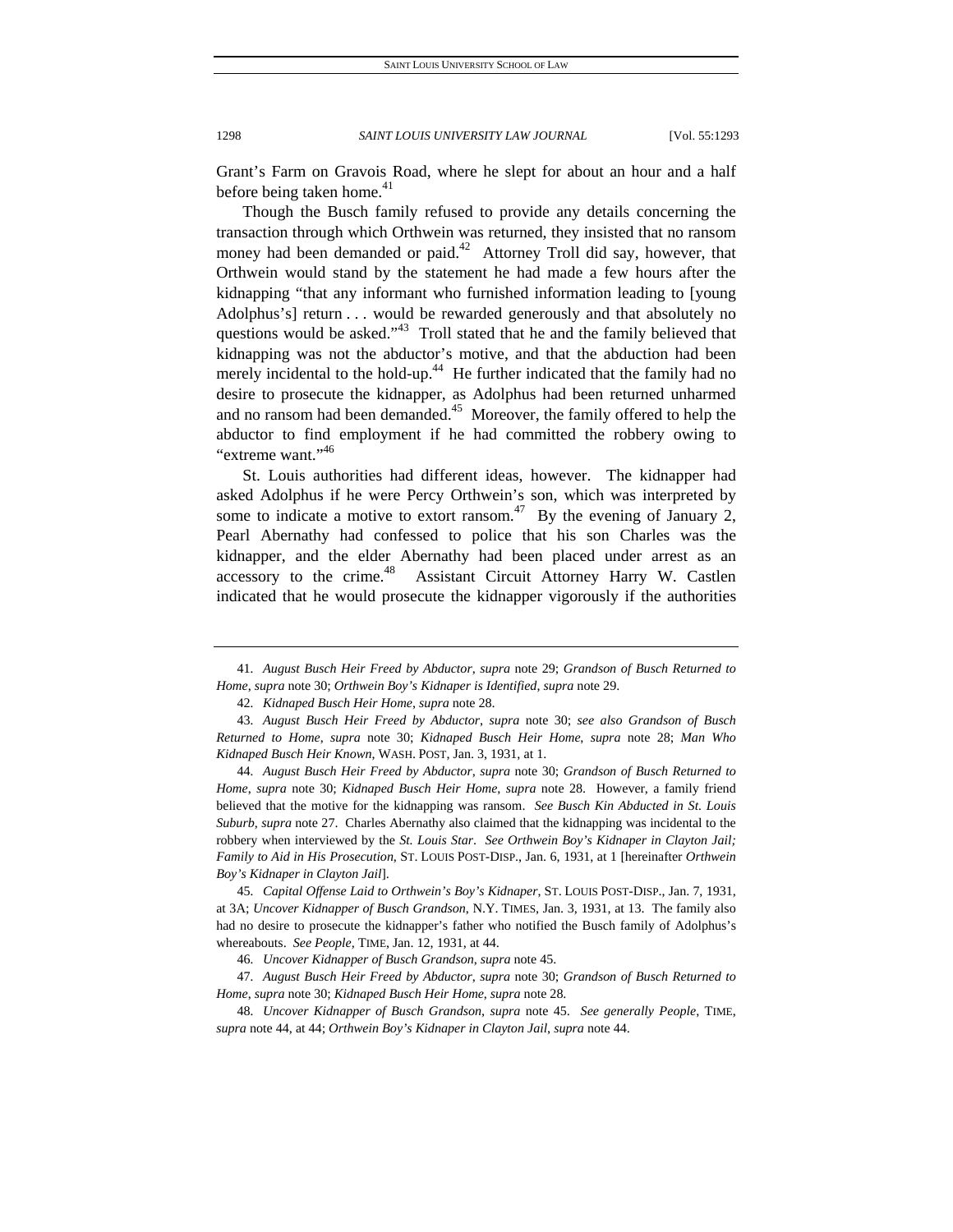would supply him with sufficient evidence.<sup>49</sup> He was quoted as saying, "I feel prosecution is vital not only to the persons involved but also to the public welfare in the country and even throughout the State."<sup>50</sup> Within the week *St*. *Louis Star* reporter Harry Thompson Brundidge had tracked Charles Abernathy to a hideaway in Kansas City, where he elicited a handwritten confession from Abernathy for a front-page splash before leading St. Louis officers to his location.<sup>51</sup> On March 20, Abernathy pled guilty to the charge of kidnapping and was sentenced to ten years in the state penitentiary.<sup>52</sup> He also pled guilty to the charge of robbery with a deadly weapon, for which he was sentenced to fifteen years, to run concurrently with the ten-year kidnapping sentence. $53$ 

## *B. The Johnson Kidnapping*

On August 3, 1931, twenty-six-year-old Oscar Johnson II was leaving the massive Missouri River estate of his mother Irene at St. Albans in Franklin County when two men armed with a sawed-off shotgun and a revolver stopped his sixteen-cylinder Cadillac roadster.<sup>54</sup> Johnson was the son of the late Oscar Johnson, one of the founders of the International Shoe Company—a concern distressingly familiar to generations of first-year Civil Procedure students, and one of the reasons it was said of St. Louis during this time that it was first in shoes, first in booze, and last in the American League.<sup>55</sup> Johnson's assailants forced their way into his car, and one attempted to blindfold him while the other took the wheel and drove away.<sup>56</sup> Johnson struggled and kicked at the dashboard so vigorously that he broke the ignition key and stopped the car.<sup>37</sup> His captors then dragged him away from the car, beat him savagely with their weapons and fists, robbed him of the ten dollars he was carrying, and left

<sup>49</sup>*. Man Who Kidnaped Busch Heir Known*, *supra* note 43, at 1; *Orthwein Boy's Kidnaper Is Identified*, *supra* note 29; *Uncover Kidnapper of Busch Grandson*, *supra* note 45.

<sup>50</sup>*. Orthwein Boy's Kidnaper, Father and Woman Cousin Are Named in Warrants*, *supra*  note 35; *Uncover Kidnapper of Busch Grandson*, *supra* note 45.

 <sup>51.</sup> LHOTKA, *supra* note 30, at 162; *Orthwein Kidnaper Jailed in St. Louis*, WASH. POST, Jan. 7, 1931, at 2; *The Press: Missouri Newshawks*, TIME, Jan. 19, 1931, at 34.

<sup>52</sup>*. Orthwein Kidnaper Sentenced to 15 Years*, ST. LOUIS POST-DISP., Mar. 20, 1931, at 1A; *Term for Busch Kidnapper*, N.Y. Times, Mar. 21, 1931, at 4.

<sup>53</sup>*. Orthwein Kidnaper Sentenced to 15 Years*, *supra* note 52; *Term for Busch Kidnapper*, *supra* note 52.

<sup>54</sup>*. Oscar Johnson is Beaten in Holdup Near St. Albans*, ST. LOUIS POST-DISP., Aug. 3, 1931, at 1A; *Rich St. Louis Man Fights off Two Kidnapers*, CHI. DAILY TRIB., Aug. 4, 1931, at 5; *Two Accused of Kidnaping in Attack on Johnson Heir*, ST. LOUIS POST-DISP., Aug. 4, 1931, at 1A.

<sup>55</sup>*. Oscar Johnson is Beaten in Holdup Near St. Albans*, *supra* note 54.

<sup>56</sup>*. Two Accused of Kidnaping in Attack on Johnson Heir*, *supra* note 54.

<sup>57</sup>*. Hearing*, *supra* note 13, at 3 (statement of Rep. Cleveland A. Newton); *Oscar Johnson is Beaten in Holdup Near St. Albans*, *supra* note 54; *Rich St. Louis Man Fights off Two Kidnapers*, *supra* note 54.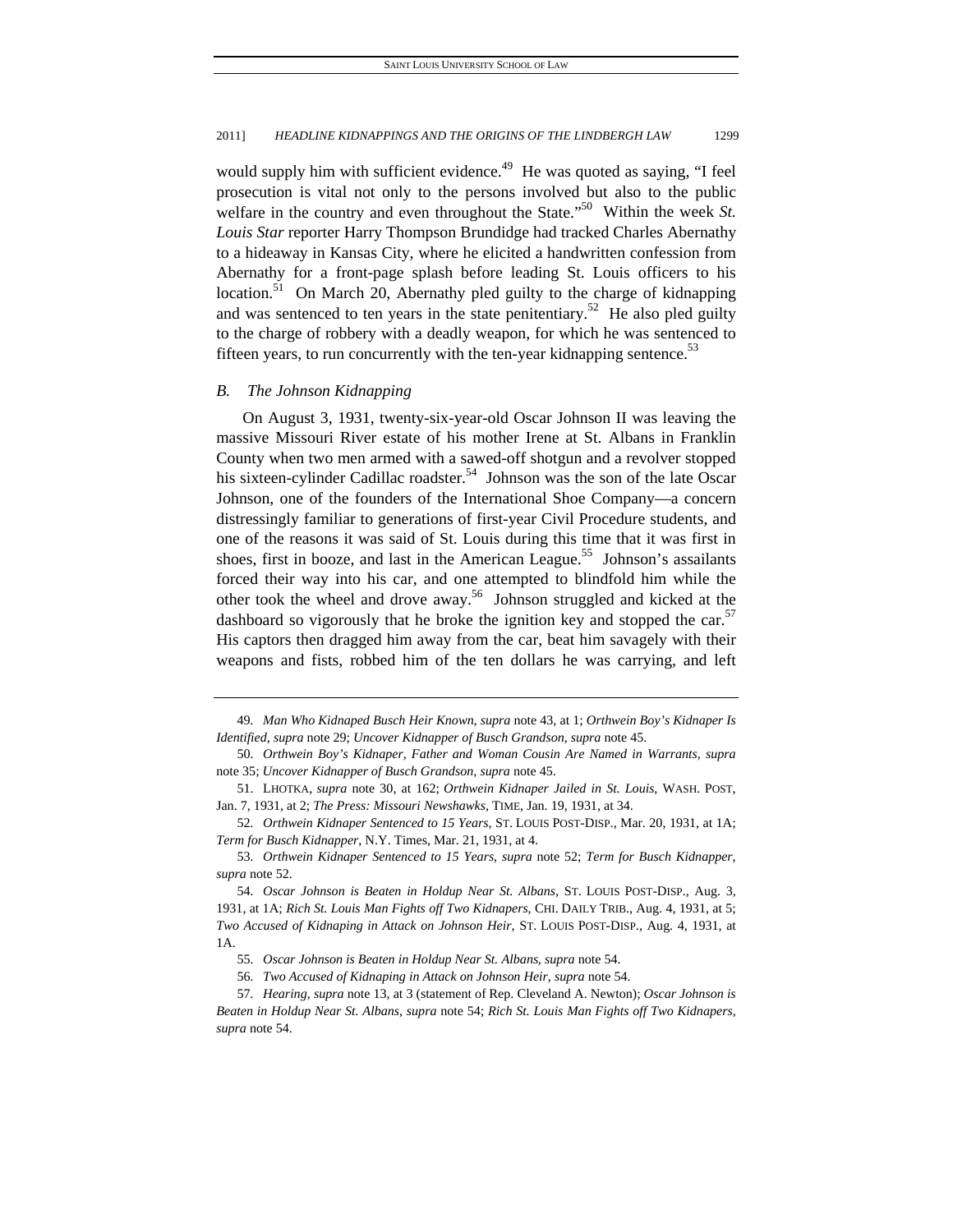him.<sup>58</sup> Johnson managed to stumble across a cornfield to a nearby farmhouse, from which he was taken to Barnes Hospital and treated for severe scalp wounds, a deep laceration to the lip, wounds to the lower jaw, and two broken and loosened teeth.<sup>59</sup> Police arrested Felix McDonald, twenty-eight, whom Johnson positively identified, and Bart Davit, twenty-six, on charges of kidnapping and robbery with a deadly weapon. $60$  McDonald was convicted on the robbery charge and sentenced to ten years in the penitentiary, but Davit was acquitted of the robbery in May of  $1932<sup>61</sup>$ 

# *C. The Berg Kidnapping*

On Friday, November 6, 1931, Alexander Berg, a wealthy St. Louis fur dealer with a place of business on North Main Street, was kidnapped while being driven home from the office by his chauffeur.<sup>62</sup> There was heavy traffic on Lindell Boulevard that afternoon, and as the car slowly crossed Euclid Avenue, just around the corner from the Berg's home at the Park Plaza, two men jumped aboard, displayed their revolvers, and blindfolded Berg with taped goggles. $63$  They forced Berg's chauffeur to drive to the outskirts of the city, where they moved Berg to another car and took him to a flat over a store on Easton Avenue across from Sherman Park in northwest St. Louis.<sup>64</sup> He was held there for four days under constant guard by three men wearing rubber

<sup>58</sup>*. Rich St. Louis Man Fights off Two Kidnapers*, *supra* note 54; *Two Accused of Kidnaping in Attack on Johnson Heir*, *supra* note 54.

<sup>59</sup>*. Fights off Two Thugs Who Try to Kidnap Him*, N.Y. TIMES, Aug. 4, 1931, at 10; *Oscar Johnson is Beaten in Holdup Near St. Albans*, *supra* note 54; *Rich St. Louis Man Fights off Two Kidnapers*, *supra* note 54.

<sup>60</sup>*. Hunt Gangster in Kidnap Plot of Wealthy Man*, CHI. DAILY TRIB., Aug. 5, 1931, at 2; *Two Accused of Kidnaping in Attack on Johnson Heir*, *supra* note 54.

<sup>61</sup>*. Davit Acquitted of Holdup in Case of Oscar Johnson*, ST. LOUIS POST-DISP., May 22, 1932, at 9A; *Prosecution Speeded in St. Louis Kidnaping*, WASH. POST, Feb. 9, 1934, at 2; *Woman is Indicted as Kidnap Leader*, N.Y. TIMES, Mar. 14, 1934, at 4; *see also Adolph Fielder Names Eight Men and Woman as Kidnapers of Dr. Kelley*, ST. LOUIS POST-DISP., Feb. 7, 1934, at 1A.

<sup>62</sup>*. Ransom Demanded for Fur Merchant*, WASH. POST, Nov. 8, 1931, at 1.

<sup>63</sup>*. Hearing*, *supra* note 13, at 3 (statement of Rep. Cleveland A. Newton); *Lawyer Agent of Kidnapers Trapped by Police; Berg Freed on Promise of \$50,000 Ransom*, ST. LOUIS POST-DISP., Nov. 11, 1931, at 1A; *Note from Kidnaped Millionaire Alex. Berg Tells Wife He is "OK"*, ST. LOUIS POST-DISP., Nov. 7, 1931, at 1A; *Press: Again, Reporter Rogers*, TIME, Nov. 23, 1931, at 25.

<sup>64</sup>*. Berg Freed By Ruse on His Kidnappers*, N.Y. TIMES, Nov. 12, 1931, at 13; *Furrier Identifies Flat of Kidnapers*, WASH. POST, Nov. 13, 1931, at 10; *Lawyer Agent of Kidnapers Trapped by Police; Berg Freed on Promise of \$50,000 Ransom*, *supra* note 63; *Press: Again, Reporter Rogers*, *supra* note 63.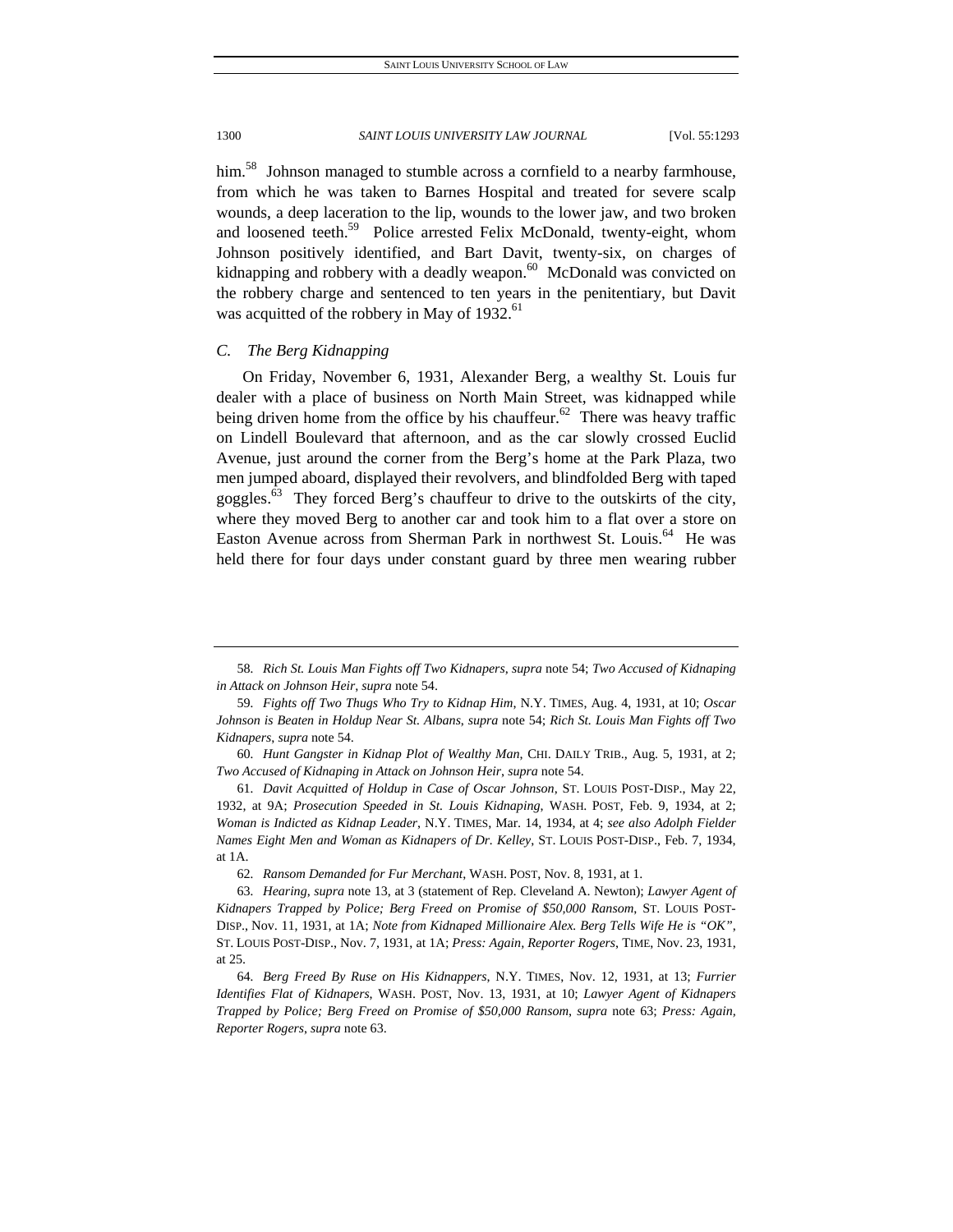gloves.<sup>65</sup> While in captivity Berg was forced to write a series of notes dictated by his captors, and they were delivered to his lawyer, Morris Levinson.<sup>66</sup>

One of the notes Berg was forced to sign directed Levinson to use St. Louis criminal lawyer Paul A. Richards as a go-between.<sup>67</sup> Richards previously had represented one of the kidnappers, Charles Heuer, in connection with a criminal matter in St. Louis County.<sup>68</sup> Heuer telephoned Richards to negotiate the terms of the arrangement, under which, it was alleged, Richards would receive \$11,000 of the \$50,000 ransom money upon its payment.<sup>69</sup> Berg executed a promissory note payable on demand to Richards for the entire amount, which Heuer astonishingly agreed would be paid after Berg had been released.<sup>70</sup> Heuer instructed Richards to deliver \$11,000 of the ransom money to a Mr. Eyerkuss (a.k.a. Curtis Medlock) on North Twentieth Street; \$500 to his brother, John Heuer, on North Broadway; \$3,000 to George Peak, a convicted robber and murderer out on parole and living at the LaSalle Hotel; and to take the balance of the money to Kansas City, register at the Baltimore Hotel, and wait until someone called him and identified himself as "Blackie."<sup>71</sup>

Levinson asked reporter John T. Rogers of the *St. Louis Post-Dispatch* to contact and engage Richards, who demanded that he be paid a \$1,000 retainer for his services—there was a dispute over whether he had requested an additional \$10,000 should he succeed in securing Berg's release, or whether the total of \$11,000 was to come from the ransom payment.<sup>72</sup> Levinson immediately became suspicious of Richards, believing that he "knew altogether too much" about the abduction and was "very closely allied with the kidnappers."<sup>73</sup> Nevertheless, he played along until Berg was liberated at the corner of Hamilton Boulevard and Kennerly Avenue late in the evening of

68*. In re* Richards, 63 S.W.2d 672, 682 (Mo. 1933).

69*. To Put Richards on Trial Again After Mistrial in Berg Kidnaping*, ST. LOUIS POST-DISP., Feb. 25, 1932, at 1A; Weedin, *supra* note 66, at 34.

70*. Lawyer Agent of Kidnapers Trapped By Police; Berg Freed On Promise of \$50,000 Ransom*, *supra* note 63; Weedin, *supra* note 66, at 35.

72*. In re Richards*, 63 S.W.2d at 682, 683; *To Put Richards on Trial Again After Mistrial in Berg Kidnaping*, *supra* note 69.

73*. In re Richards*, 63 S.W.2d at 682; *Law: Go Between Expelled*, TIME, Oct. 30, 1933, at 25.

<sup>65</sup>*. Berg Freed By Ruse on His Kidnappers*, *supra* note 64; *Furrier Identifies Flat of Kidnapers*, *supra* note 64.

<sup>66</sup>*. One Letter Told Levinson to Hire Paul A. Richards*, ST. LOUIS POST-DISP., Nov. 11, 1931, at 2A; *Press: Again, Reporter Rogers*, *supra* note 63; Sharon Weedin, *Ethics: The Good Old Days*, PRECEDENT, Winter 2009, at 34.

<sup>67</sup>*. Berg Freed by Ruse on His Kidnappers*, *supra* note 64.

<sup>71</sup>*. In re Richards*, 63 S.W.2d. at 681; *Last of Five Kidnapers of Berg Found Guilty; Receives 25-Year Term*, ST. LOUIS POST-DISP., Apr. 14, 1932, at 1A; Weedin, *supra* note 66, at 34.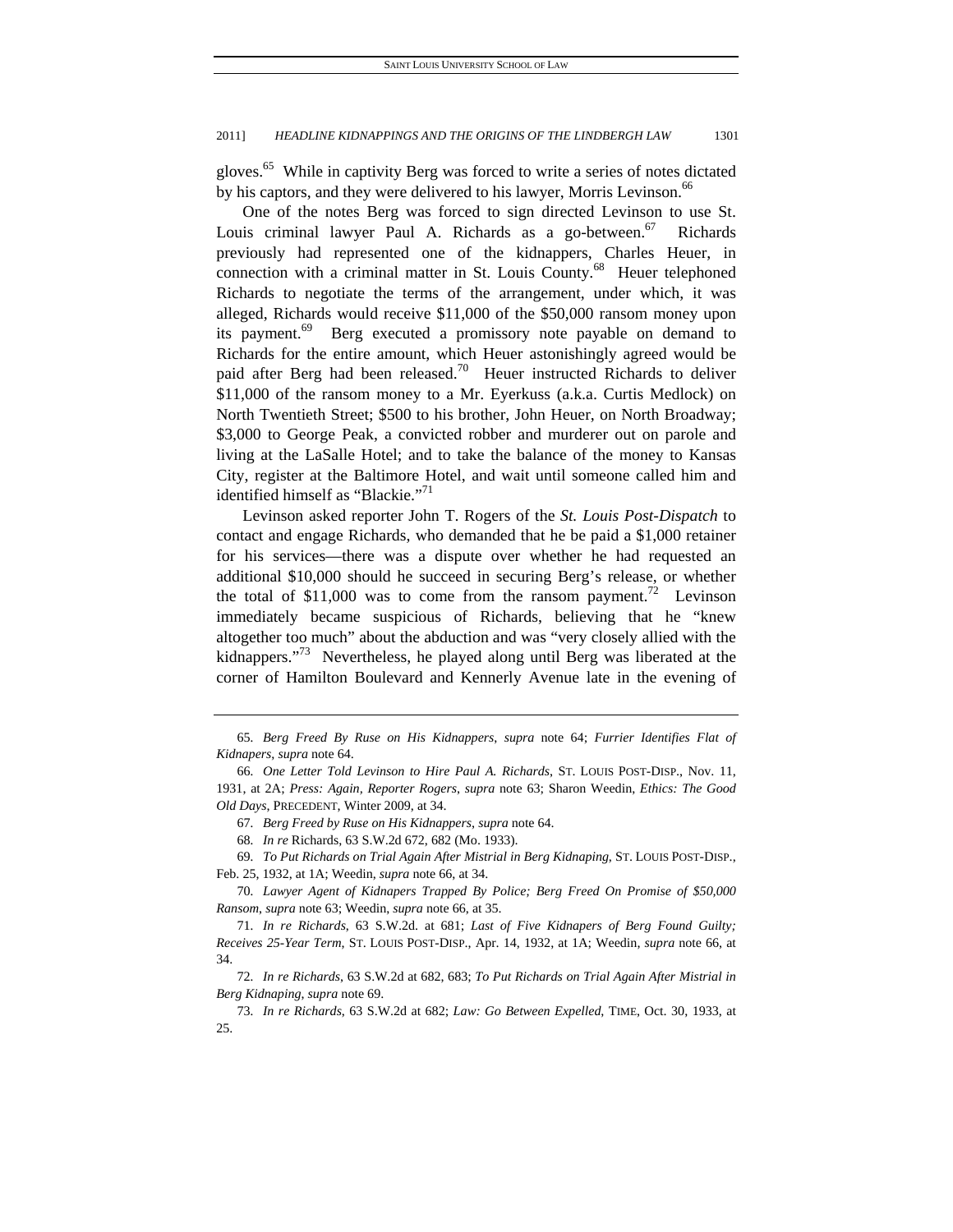November  $10^{74}$  He then reported Richards to the police, who arrested him, before any ransom had been paid, on charges of aiding and abetting the kidnappers.<sup>75</sup> Richards's first trial in February of 1932, where he was represented by Verne Lacy, resulted in a hung jury.<sup>76</sup> His second trial that May produced an acquittal. But Richards's conduct in the Berg affair prompted the Missouri and St. Louis Bar Associations to petition the Missouri Supreme Court to revoke his license to practice  $law<sup>77</sup>$ . The revocation hearing was held in May of 1933, and in October of that year Judge Frank E. Atwood delivered the unanimous opinion disbarring him.<sup>78</sup> Lacy later took Richards into his office and employed him in the unauthorized practice of law.<sup>79</sup> This, coupled with the discovery that Lacy had bribed one of the jurors in Richards's first criminal trial, would lead to Lacy's disbarment in 1937.<sup>80</sup>

St. Louis police eventually arrested and charged five other men with Berg's kidnapping. Ringleader Charles Heuer and his lieutenant Edward Barcume, both career criminals, were apprehended in connection with a bank robbery on November 19, 1931.<sup>81</sup> Charles Tucker, one of the guards at the flat where Berg was held, turned state's evidence and testified against Heuer, who was convicted on February 16, 1932 and sentenced to ninety-nine years in the penitentiary.<sup>82</sup> Tucker also testified against Barcume, who was convicted and sentenced to twenty-five years on March 13, 1932.<sup>83</sup> Curtis Medlock also elected to cooperate with the authorities, pleading guilty and receiving a sentence of twenty-five years on March 22, 1932; and finger man George Peak was convicted and sentenced to twenty-five years on April 13, 1932.<sup>84</sup>

- 79*. In re* Lacy, 112 S.W.2d 594, 606 (Mo. Ct. App. 1937).
- 80*. Id.* at 601–04, 607.

81*. Fugitive Berg Kidnapers Captured After Robbing Bank in Missouri Town*, ST. LOUIS POST-DISP., Nov. 19, 1931, at 1A.

82*. Confessed Berg Kidnapper Turns State's Evidence, Links Heuer With Crime*, ST. LOUIS POST-DISP., Feb. 13, 1932, at 1A; *Heuer Gets 99-Year Term For Kidnaping Alex. Berg; First of Gang to be Tried*, ST. LOUIS POST-DISP., Feb. 16, 1932, at 1A.

<sup>74</sup>*. Law: Go Between Expelled*, *supra* note 73, at 25; *Lawyer Agent of Kidnapers Trapped By Police; Berg Freed on Promise of \$50,000 Ransom*, *supra* note 63; *Paul Richards and Wife Held Incommunicado*, ST. LOUIS POST-DISP., Nov. 12, 1931, at 2A.

<sup>75</sup>*. Details of the Negotiations With Kidnapers' Lawyer Agent For Alexander Berg's Release*, ST. LOUIS POST-DISP., Nov. 12, 1931, at 2A; *Law: Go Between Expelled*, *supra* note 72, at 25.

<sup>76</sup>*. To Put Richards On Trial Again After Mistrial in Berg Kidnapping*, *supra* note 69.

<sup>77</sup>*. Law: Go Between Expelled*, *supra* note 73, at 25.

<sup>78</sup>*. Id.*

<sup>83</sup>*. 25 Year Term for Barcume, Third of Six in Berg Plot*, ST. LOUIS POST-DISP., Mar. 14, 1932, at 1A; *Berg's Guard Tells Jurors of Barcume's Part in Plot*, ST. LOUIS POST-DISP., Mar. 11, 1932, at 1A.

<sup>84</sup>*. 25 Years For Kidnapping*, N.Y. TIMES, Apr. 14, 1932, at 3; *Guilty in Berg Kidnaping*, N.Y. TIMES, Mar. 23, 1932, at 3; *Last of Five Kidnapers of Berg Found Guilty; Receives 25-Year Term*, *supra* note 71; *Medlock Gets 25-Year Term For Kidnaping*, ST. LOUIS POST-DISP., Mar.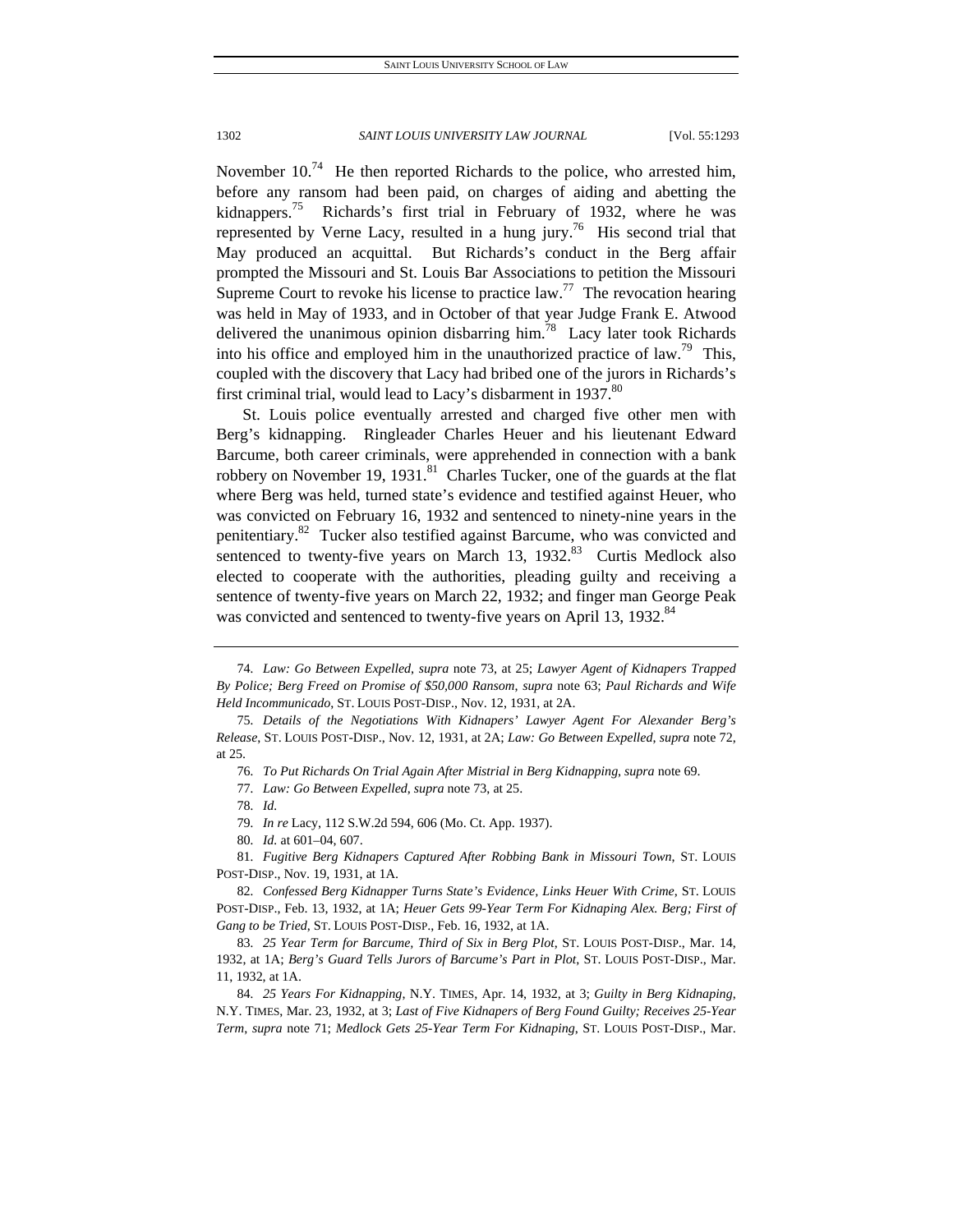None of these crimes involved interstate transportation of the abducted person, and each was successfully prosecuted in the Missouri state courts.<sup>85</sup> Cases in which the victim was taken across state lines, however, were not so easily solved. One particularly high-profile kidnapping of a wealthy and prominent St. Louis citizen would present such facts.

# *D. The Kelley Kidnapping*

Dr. Isaac Kelley was the city's leading ear, nose and throat specialist and a person of "high standing professionally and socially."<sup>86</sup> He was married to Kathleen McBride Kelley, the daughter of William Cullen McBride, a wealthy oil executive in whose honor a local Catholic high school on Kingshighway Boulevard was built with funds donated by his widow.<sup>87</sup> McBride and his wife also donated the funds for the construction of the altar at the Cathedral Basilica of St. Louis, and Kathleen was the first bride married in the new Cathedral in 1914.<sup>88</sup> Kelley was a graduate of Saint Louis University Medical School and had served as a Captain in the Medical Corps during World War I. He was a member of the University, Racquet, Bridlespur, and Bellerive Country Clubs, and had portrayed Pierre Laclede in the 1914 Pageant and Masque at Forest Park celebrating the sesquicentennial of the founding of St. Louis.<sup>89</sup> He was "known as a man who would meet any fight half way, who is quick to resent insult and slow to forgive an injury," and was famed for his "doggedness in retaliation."<sup>90</sup> Kelley's temper had once earned him an arrest on charges of assault and battery, when he punched a man who refused to move a car that was blocking the driveway to the Senate Apartments on Union Boulevard.<sup>91</sup>

On the evening of April 20, Kelley received a phone call at his home at 32 Portland Place urgently requesting his medical services for a child in Clayton.<sup>92</sup> There, he was seized at gunpoint, blindfolded, and abducted.<sup>93</sup> His

92*. Dr. I.D. Kelley Kidnapped*, *supra* note 87.

<sup>22, 1932,</sup> at 1A; *Medlock to Turn State's Evidence in Berg Kidnaping*, ST. LOUIS POST-DISP., Mar. 23, 1932, at 3A.

<sup>85</sup>*. See Hearing*, *supra* note 13, at 3–4 (statement of Rep. Cleveland A. Newton); *Term For Busch Kidnapper*, *supra* note 52.

<sup>86</sup>*. The Press: Missouri Newshawks (Cont'd)*, TIME, May 11, 1931, at 54.

<sup>87</sup>*. Id.*; *Dr. I.D. Kelley Kidnapped; Lured From Home By Fake Phone Call Last Night*, ST. LOUIS POST-DISP., Apr. 21, 1931, at 1A [hereinafter *Dr. I.D. Kelley Kidnapped*].

<sup>88</sup>*. Dr. I.D. Kelley Kidnapped*, *supra* note 87; *Parish History*, CATHEDRAL BASILICA OF SAINT LOUIS, http://www.cathedralstl.org/site/index.php?option=com\_content&task=view&id= 32&Itemid=75 (last visited May 25, 2011).

<sup>89</sup>*. Dr. I.D. Kelley Kidnapped*, *supra* note 87.

<sup>90</sup>*. Family Has No Word Yet of Kidnaped Dr. Kelley*, ST. LOUIS POST-DISP., Apr. 23, 1931, at 1A.

<sup>91</sup>*. Id.*

<sup>93</sup>*. Dr. Kelley is Freed By Kidnapper Band*, N.Y. TIMES, Apr. 29, 1931, at 2; *Dr. Kelley Released to Post-Dispatch Man*, ST. LOUIS POST-DISP., Apr. 28, 1931, at 1A.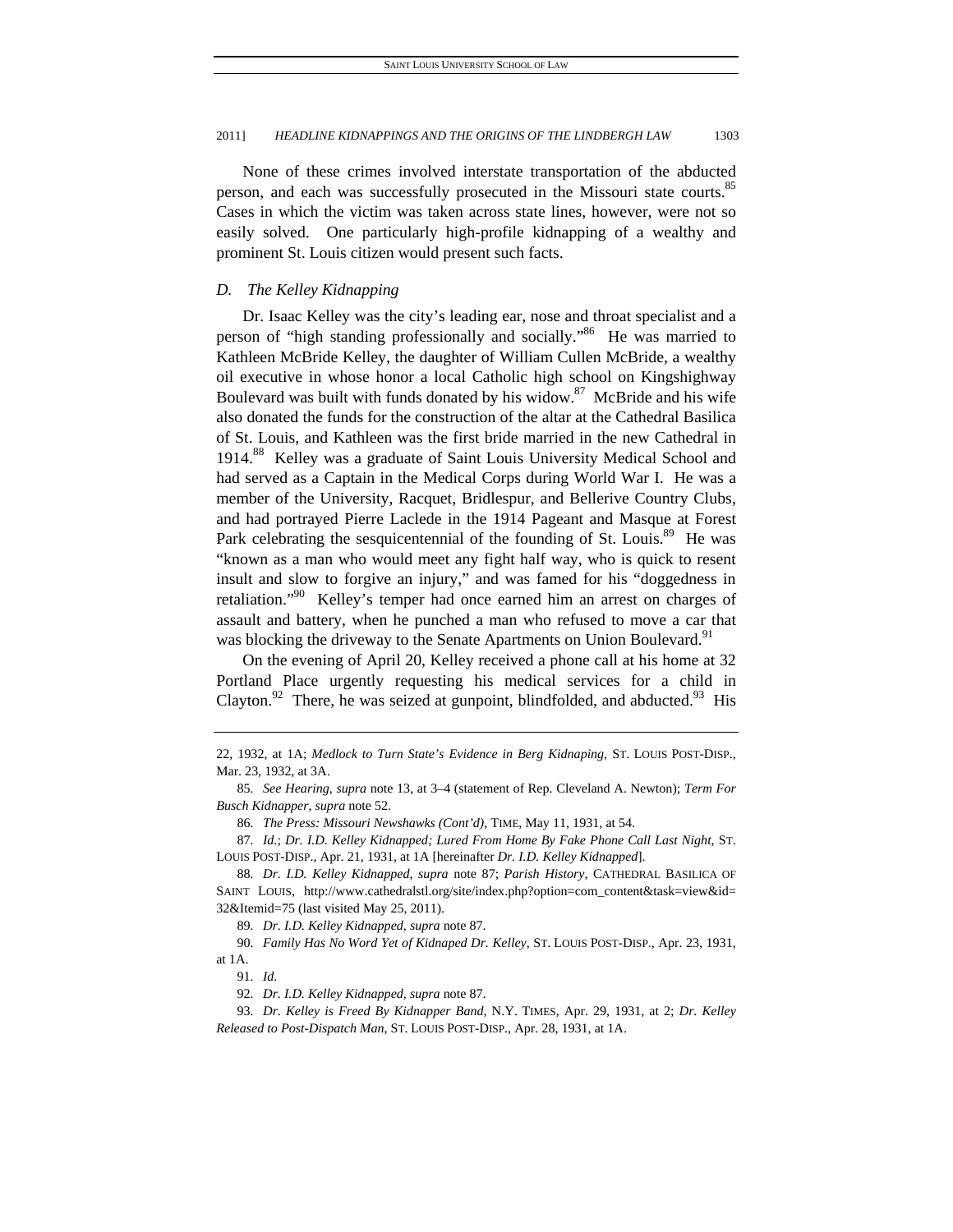wife notified the police when he failed to return home that night, and the discovery of his abandoned car led authorities to conclude that he had become the area's latest kidnap victim.<sup>94</sup> The family formed an "executive committee" to deal with the police and the press, and appointed as its head Mrs. Kelley's brother-in-law William D. Orthwein II, a cousin of young Adolphus Busch Orthwein.<sup>95</sup> Over the course of the next week police followed up on a number of tips, but none bore any fruit. On the afternoon of April 25, however, a woman appeared at the Page Boulevard Police Station claiming to know where Kelley was being held.<sup>96</sup> The Chief of Detectives was immediately summoned to the station by the district commander, but the woman refused to talk to him.<sup>97</sup> Instead, she insisted on writing her information, which was that Kelley was being detained in the basement of Grant's Farm, the Gravois Road home of August A. Busch. As the *Post-Dispatch* reported, "A few questions served to show that she was mentally deficient."<sup>98</sup>

A week after Kelley's disappearance, however, John T. Rogers of the *Post-Dispatch* received a mysterious telephone call after midnight.<sup>99</sup> The caller instructed him to drive to the corner of Grand and Finney Boulevards, where he was met by an armed stranger who entered Rogers's car and directed him to drive to a deserted location in East St. Louis.<sup>100</sup> Following a series of elaborate signals of flashing headlights from two other cars, the stranger told Rogers that he would find Kelley across the way in an abandoned filling station.<sup>101</sup> "There's your friend," the stranger said to Rogers.<sup>102</sup> "He's waiting for you.... Take him in, then turn back and take him home."<sup>103</sup> The stranger then jumped into one of the waiting cars and sped away.<sup>104</sup> Rogers found

<sup>94</sup>*. Dr. I.D. Kelley Kidnapped, supra* note 87.

<sup>95</sup>*. The Press: Missouri Newshawks (Cont'd)*, *supra* note 86, at 54; *Dr. I.D. Kelley, Kidnaped Week Ago Today, Still is Unreported, Family Says*, *supra* note 25; *No Word From Dr. Kelley or His Kidnapers, Family Spokesman Declares*, ST. LOUIS POST-DISP., Apr. 25, 1931, at 1A.

<sup>96</sup>*. No Word From Dr. Kelley Or His Kidnapers, Family Spokesman Declares*, *supra* note 95.

<sup>97</sup>*. Id.*

<sup>98</sup>*. Id.*

<sup>99</sup>*. The Press: Missouri Newshawks (Cont'd)*, *supra* note 86, at 54; John T. Rogers, *John T. Rogers Tells How He Followed Orders and Found Dr. Kelley*, ST. LOUIS POST-DISP., Apr. 28, 1931, at 6A.

<sup>100</sup>*. The Press: Missouri Newshawks (Cont'd)*, *supra* note 86, at 54; *Kidnaped Physician is Freed on Road Near East St. Louis*, ST. LOUIS POST-DISP., Apr. 28, 1931, at 1A; Rogers, *supra* note 98, at 6A.

<sup>101</sup>*. The Press: Missouri Newshawks (Cont'd)*, *supra* note 86, at 54; Rogers, *supra* note 99.

<sup>102</sup>*. The Press: Missouri Newshawks (Cont'd)*, *supra* note 86, at 54; Rogers, *supra* note 99.

<sup>103</sup>*. The Press: Missouri Newshawks (Cont'd)*, *supra* note 86, at 54; Rogers, *supra* note 99.

<sup>104</sup>*. The Press: Missouri Newshawks (Cont'd)*, *supra* note 86, at 54; Rogers, *supra* note 99.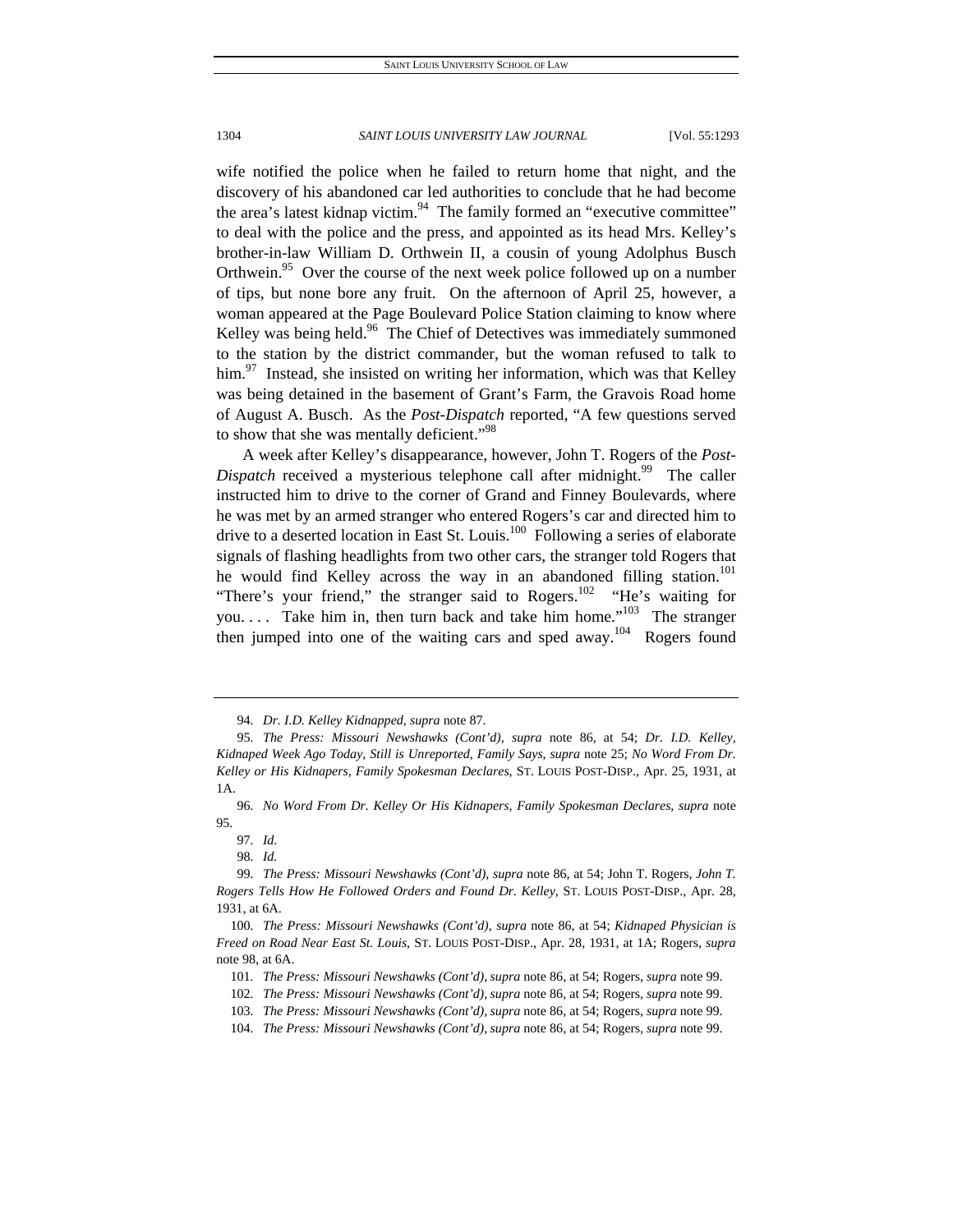Kelley at the promised location, standing alone and blindfolded, relieved and delighted that his ordeal had come to an end.<sup>105</sup>

After his return, Kelley described how he had been held in the rude surroundings of multiple locations under the menacing guns of his masked kidnappers.<sup>106</sup> He spent the first night in the attic of a shack on a farm in rural St. Louis county; the following night he was taken across the river to Illinois, where he spent the balance of his confinement.<sup>107</sup> For most of his captivity "[h]e was blindfolded with taped goggles and a hood."<sup>108</sup> He received poor food and got little sleep, but otherwise was not mistreated by his captors, who gave him detective stories and a biography of Al Capone to read during his detention.<sup>109</sup> Kelley reported that "[o]ne of his guards was a small man with a pleasant voice," while another of his guards had a foreign accent.<sup>110</sup> He was forced by his captors to write one letter telling his family that he was well, and another demanding payment of a ransom of  $$150,000$ .<sup>111</sup> The former letter was never delivered to his family; the latter was. $112$  The kidnappers were unable to successfully negotiate a ransom, however, apparently because their knowledge that the Kelley phone line was tapped by police discouraged them from sustaining telephone contact. $113$ 

The family was nevertheless forced to deny persistent rumors that a ransom of \$100,000 had been paid for Kelley's return.<sup>114</sup> The kidnappers had given neither Kelley nor Rogers any other explanation for the abduction and release.<sup>115</sup> The other local papers were understandably annoyed that Rogers and the *Post-Dispatch* had been "selected to reap the glory."116 Rogers's rival Brundidge at the *Star* presumably was green with envy when he learned that Rogers reportedly received a bonus of one year's salary—in excess of \$6,000—as a reward for his scoop.117 As *Time* reported it, only "Dr. Kelley's high professional standing removed the suspicion" that the entire episode was

 <sup>105.</sup> Rogers, *supra* note 99.

<sup>106</sup>*. Dr. Kelley's Story of Experience in Kidnapers' Hands*, ST. LOUIS POST-DISP., Apr. 28, 1931, at 1A.

<sup>107</sup>*. Kidnaped Physician is Freed on Road Near East St. Louis*, *supra* note 100.

<sup>108</sup>*. Dr. Kelley is Freed By Kidnapper Band*, *supra* note 93.

<sup>109</sup>*. Kidnaped Physician is Freed on Road Near East St. Louis*, *supra* note 100.

<sup>110</sup>*. Dr. Kelley is Freed By Kidnapper Band*, *supra* note 93.

<sup>111</sup>*. Id.*

<sup>112</sup>*. Id.*

<sup>113</sup>*. Kidnapers Suggested Two Lawyers to Kelley Family For Negotiators*, ST. LOUIS POST-DISP., Apr. 30, 1931, at 1A.

<sup>114</sup>*. Kidnaping–A Growing Racket*, LITERARY DIG., May 23, 1931, at 11; *The Press: Missouri Newshawks (Cont'd)*, *supra* note 86, at 54.

<sup>115</sup>*. Kidnaped Physician is Freed on Road Near East St. Louis*, *supra* note 100.

<sup>116</sup>*. The Press: Missouri Newshawks (Cont'd)*, *supra* note 86, at 54.

<sup>117</sup>*. Id.*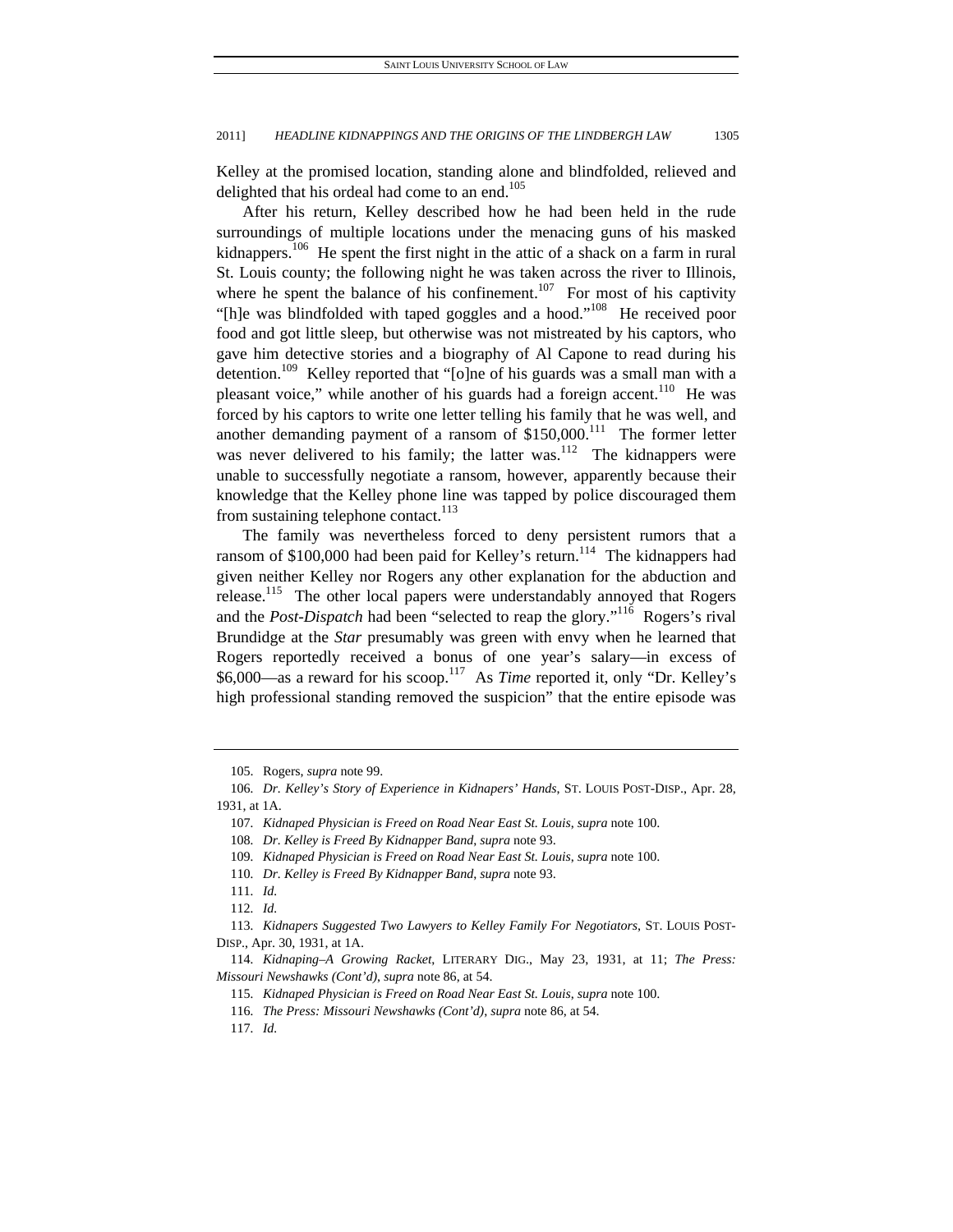"a put-up job."<sup>118</sup> Prospects of solving the crime were dim; the trail was  $\text{cold}$ . $^{119}$ 

This epidemic of kidnappings spurred St. Louis leaders to concerted action. In 1931, officers of the St. Louis Chamber of Commerce, led by President Walter B. Weisenberger, joined forces with Mayor Victor J. Miller, Chief of Police Joseph A. Gerk, and other pillars of the community to seek federal legislation targeting the scourge.<sup>120</sup> They selected as their spokesman former Congressman Cleveland Newton and drafted the bill that was introduced in the Senate by Senator Roscoe Patterson and in the House by Representative Joseph Cochran.<sup>121</sup> The House Judiciary Committee held a hearing on the Cochran bill on the morning of February 26, 1932 – just four days before the kidnapping of the Lindbergh baby.<sup>122</sup> The printed transcript of the hearing ran to only thirty-three pages, and thirty-one of them were consumed by the testimony of witnesses from St. Louis: Representative Cochran, former Congressman Newton, Police Chief Gerk, and Chamber of Commerce President Weisenberger.<sup>123</sup> Newton, Weisenberger, and Gerk each testified that in cases like those of Orthwein, Busch, and Berg, where the victim had not been taken across state lines, local police were able to solve the crime and bring the perpetrators to justice.<sup>124</sup> But in cases like Dr. Kelley's, where the victim was taken to Illinois or beyond, local authorities had been stymied.<sup>125</sup>

It seemed unlikely, however, that the bill would gain congressional approval.<sup>126</sup> Its passage was opposed by U.S. Attorney General William D. Mitchell on the grounds that it would impose additional costs on an already burdened Treasury, and might induce the states to become overly reliant on the federal government for enforcement of criminal prohibitions on kidnapping.<sup>127</sup>

<sup>118</sup>*. Id.*

<sup>119</sup>*. 5 Ex-Cuckoo Men Now in Shelton Gang Sought for Kelley Kidnaping*, ST. LOUIS POST-DISP., Apr. 29, 1931, at 1A; Tim O'Neil, *Exclusive on '31 Kidnapping*, ST. LOUIS POST-DISP., Apr. 25, 2010, at B4.

 <sup>120. 75</sup> CONG. REC. 13,287 (1932) (statement of Rep. Leonidas Dyer); *Hearing*, *supra* note 13, at 4 (statement of Rep. Cleveland A. Newton); *id.* at 14, 19 (statement of Mr. Walter B. Weisenberger); *id.* at 23 (statement of Chief Joseph A. Gerk); ALIX, *supra* note 6, at 59–60; Bomar, *supra* note 8, at 435.

 <sup>121. 75</sup> CONG. REC. 13,287 (1932) (statement of Rep. Leonidas Dyer); Bomar, *supra* note 8, at 435.

<sup>122</sup>*. Hearing*, *supra* note 13; Fisher & McGuire, *supra* note 6, at 653–54.

<sup>123</sup>*. Hearing*, *supra* note 13, at iix.

<sup>124</sup>*. Id.* at 4 (statement of Rep. Cleveland A. Newton); *id.* at 14, 19 (statement of Mr. Walter B. Weisenberger); *id.* at 23 (statement of Chief Joseph A. Gerk).

<sup>125</sup>*. Id.* at 4 (statement of Rep. Cleveland A. Newton); *id.* at 23, 25 (statement of Joseph A. Gerk, Chief of St. Louis Metropolitan Police Department).

 <sup>126.</sup> Bomar, *supra* note 8, at 435–36; Finley, *supra* note 5, at 910.

<sup>127</sup>*. Hearing*, *supra* note 13, at 7; Bomar, *supra* note 7, at 437; Finley, *supra* note 5, at 912.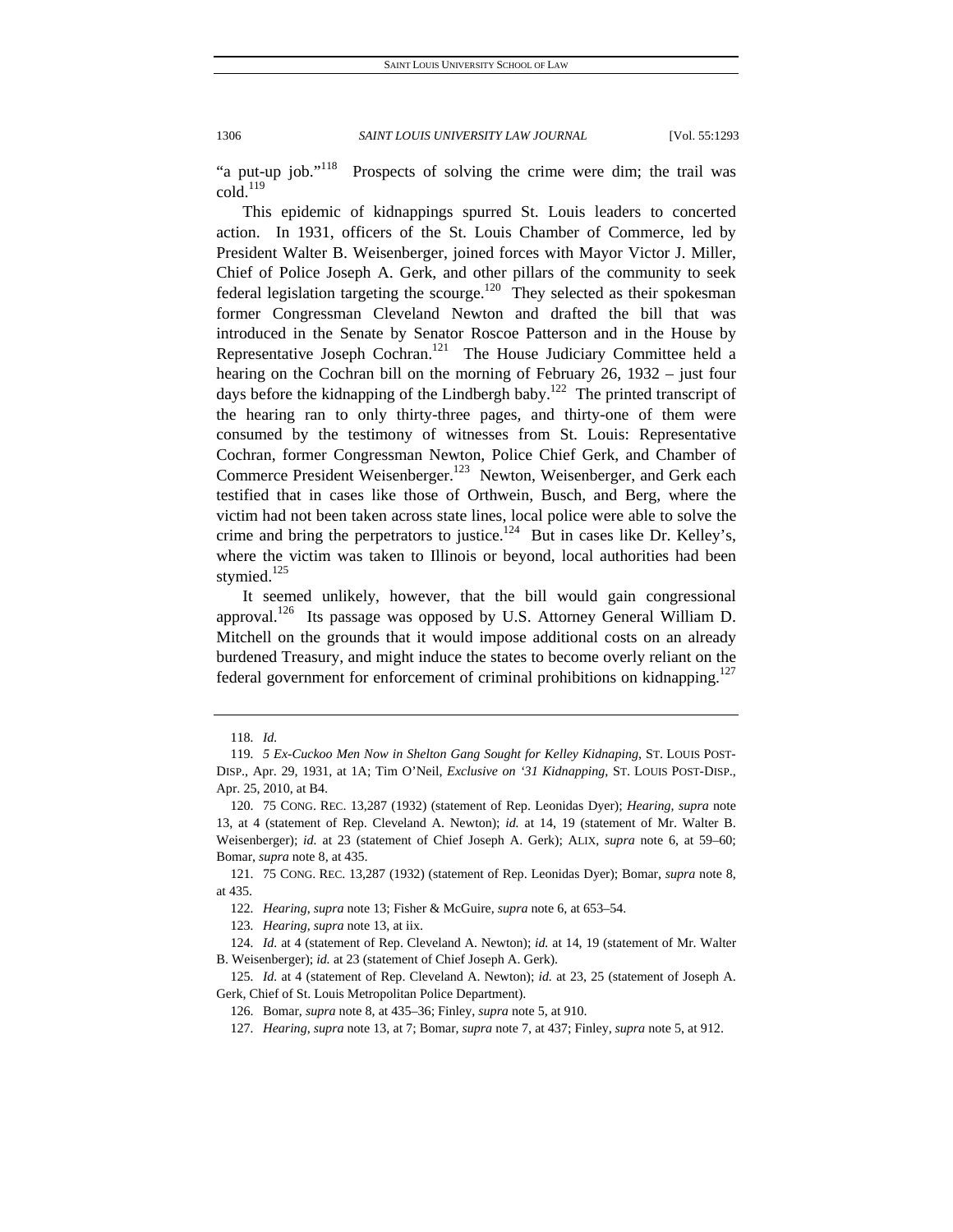Judiciary Committee Chairman Hatton Sumners repeatedly emphasized this latter concern during the hearing, expressing hope that the states might, through cooperation and renewed dedication, successfully enforce existing statutes without federal intervention.<sup>128</sup>

The Lindbergh kidnapping breathed new life into the bills.<sup>129</sup> On March 2, 1932, Senator William Warren Barbour of New Jersey rose to denounce "the ghastly tragedy that has befallen one of the most distinguished and beloved families in my State, the dastardly and cowardly kidnapping of the Lindbergh baby from its cradle last night," and to inquire about the status of the Senate bill, which "very properly makes kidnaping a felony punishable either by death or imprisonment[.] $v^{130}$  Barbour was "sure the hearts of the people of the Nation, as well as of New Jersey, go out to this honored family in their hour of anguish," and expressed "the hope that this shocking occurrence will help expedite the immediate passage of this or any other measure that may tend to put an end to a crime which I, as a father myself, consider the most horrible of crimes and even worse than murder."<sup>131</sup> Chairman Norris responded that the bill had been reported by a subcommittee of the full Judiciary Committee and was now on the Committee's calendar.<sup>132</sup> There had been no attempt to delay consideration of the bill, and there was no doubt that it would be taken up "within a very short time."<sup>133</sup> The Senate Judiciary Committee announced a few days later that it was postponing action on the bill pending the return of the Lindbergh child, but after the baby was found dead a few miles from his home on May 12, there was no longer any reason to delay.<sup>134</sup> The Judiciary Committees of both houses issued favorable reports on the bill in early June.<sup>135</sup> On June 8, the Senate passed a version of the bill stripped of the death penalty after only a cursory debate.<sup>136</sup> In the House, the concerns raised by Mitchell

<sup>128</sup>*. Hearing*, *supra* note 13, at 7–9, 18, 22, 26–28, 30.

 <sup>129.</sup> ALIX, *supra* note 6, at 69; Finley, *supra* note 5, at 910; Fisher & McGuire, *supra* note 6, at 654; *Kidnapping of Baby Speeds Federal Law*, N.Y. TIMES, Mar. 2, 1932, at 1.

 <sup>130. 75</sup> CONG. REC. 5075–76 (1932) (statement of Sen. William W. Barbour).

<sup>131</sup>*. Id.* at 5076.

<sup>132</sup>*. Id.*

<sup>133</sup>*. Id.*

 <sup>134. 75</sup> CONG. REC. 13,287 (1932) (statement of Rep. Andrew J. Montague); *id.* at 13,291 (statement of Rep. Hatton W. Sumners); ALIX, *supra* note 6, at 71–72.

 <sup>135.</sup> H.R. REP. NO. 1493, at 1 (1932); 75 CONG. REC. 11,878, 11,942 (1932) (statements of Rep. Hatton W. Sumners and Rep. John J. Cochran); S. REP. NO. 76, at 1 (1932).

 <sup>136. 75</sup> CONG. REC. 12,318 (1932).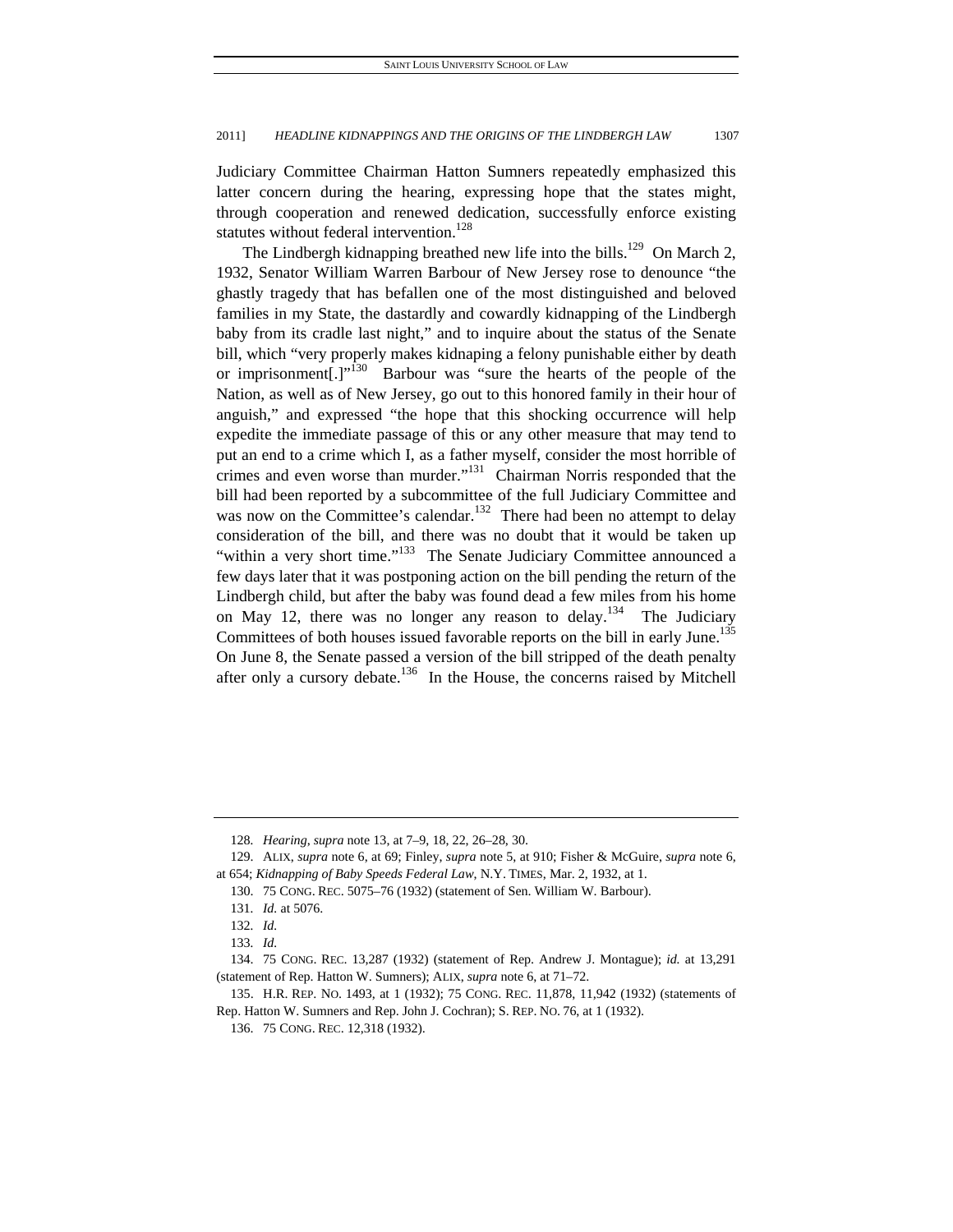and Sumners were ultimately overcome, $137$  and the Senate version was passed on June  $17.<sup>138</sup>$ 

The Kelley kidnapping remained shrouded in mystery until February of 1934, when Adolph Fielder, a local tavern and pool-hall owner seeking to bolster his personal finances, sold the *Post-Dispatch* an exclusive story claiming that he had witnessed the hatching of the abduction plan at a series of meetings held in his disreputable Arcade Country Club in University City.<sup>139</sup> Fiedler was a colorful character who previously had served a turbulent tenure as a justice of the peace in Maplewood, during which he had been indicted, but never convicted, for soliciting bribes, assault and oppression in office, accepting illegal fees, embezzlement, and perjury.<sup>140</sup> But what most fascinated contemporary journalists was his unusual size—nearly every news story in which he was mentioned made reference to his weight, with estimates ranging from 325 to 515 pounds.<sup>141</sup> Fiedler identified the conspirators as a group of ex-convicts and mobsters, three of whom had been gunned down in a gang fight in April of 1932: Tommy "the Rock" Hayes, the notorious leader of the Cuckoo Gang, and his associates "Willie G." Wilbert and Harry "Pretty Boy" Lechler.<sup>142</sup> Fiedler fingered the surviving members of the conspiracy as Felix "Hoosier" McDonald, who had been convicted of the armed robbery of Oscar Johnson and was then already serving a ten-year sentence in the penitentiary; twenty-six-year-old Bart Davit, who had been acquitted of charges of robbing Oscar Johnson; thirty-three-year-old Angelo John "the Dago" Rosegrant; John C. Johnson, a fifty-one-year-old farmer whose St. Charles County property McDonald and Davit had sublet to operate a still, and where Kelley had been held on the first night of his captivity; Tommy Wilders, affiliated with the

 <sup>137.</sup> Though such concerns continued to be voiced. *See* 75 CONG. REC. 13,283 (remarks of Rep. Earl C. Michener); *id.* at 13,290 (remarks of Rep. Milton C. Garber); *id.* at 13,291-92 (remarks of Rep. Hatton W. Sumners); *id.* at 13,304 (remarks of Rep. Loring M. Black, Jr.).

 <sup>138. 75</sup> CONG. REC. 13,283–304 (1932); Finley, *supra* note 5, 910–12; Fisher & McGuire, *supra* note 6, at 654–55; *see also* FRIEDMAN, *supra* note 3, at 266.

 <sup>139.</sup> TIM O'NEIL, MOBS, MAYHEM & MURDER: TALES FROM THE ST. LOUIS POLICE BEAT 77 (2008); *Adolph Fiedler Names Eight Men and Woman as Kidnapers of Dr. Kelley*, *supra* note 61.

<sup>140</sup>*. Adolph Fiedler Names Eight Men and Woman as Kidnapers of Dr. Kelley*, *supra* note 61.

 <sup>141.</sup> O'NEIL, *supra* note 139, at 79 (referencing weight of 515 pounds); *Adolph Fiedler Names Eight Men and Woman as Kidnapers of Dr. Kelley*, *supra* note 61 (referencing weight of 370 pounds); *Crime: Death, Skirts, Baby*, TIME, Oct. 21, 1935, at 12 (referencing weight of 350 pounds); *Names Kidnappers of St. Louis Doctor*, N.Y. TIMES, Feb. 8, 1934, at 40 (referencing weight of 370 pounds); *Old Kidnaping Jails Three Men*, WASH. POST, Feb. 8, 1934 (referencing weight of 370 pounds); *Woman is Indicted as Kidnap Leader*, N.Y. TIMES, Mar. 13, 1934, at 4 (referencing weight of 325 pounds).

<sup>142</sup>*. Gang Trio Slain by St. Louis Rivals*, N.Y. TIMES, Apr. 16, 1932, at 34; *Names Kidnappers of St. Louis Doctor*, *supra* note 141.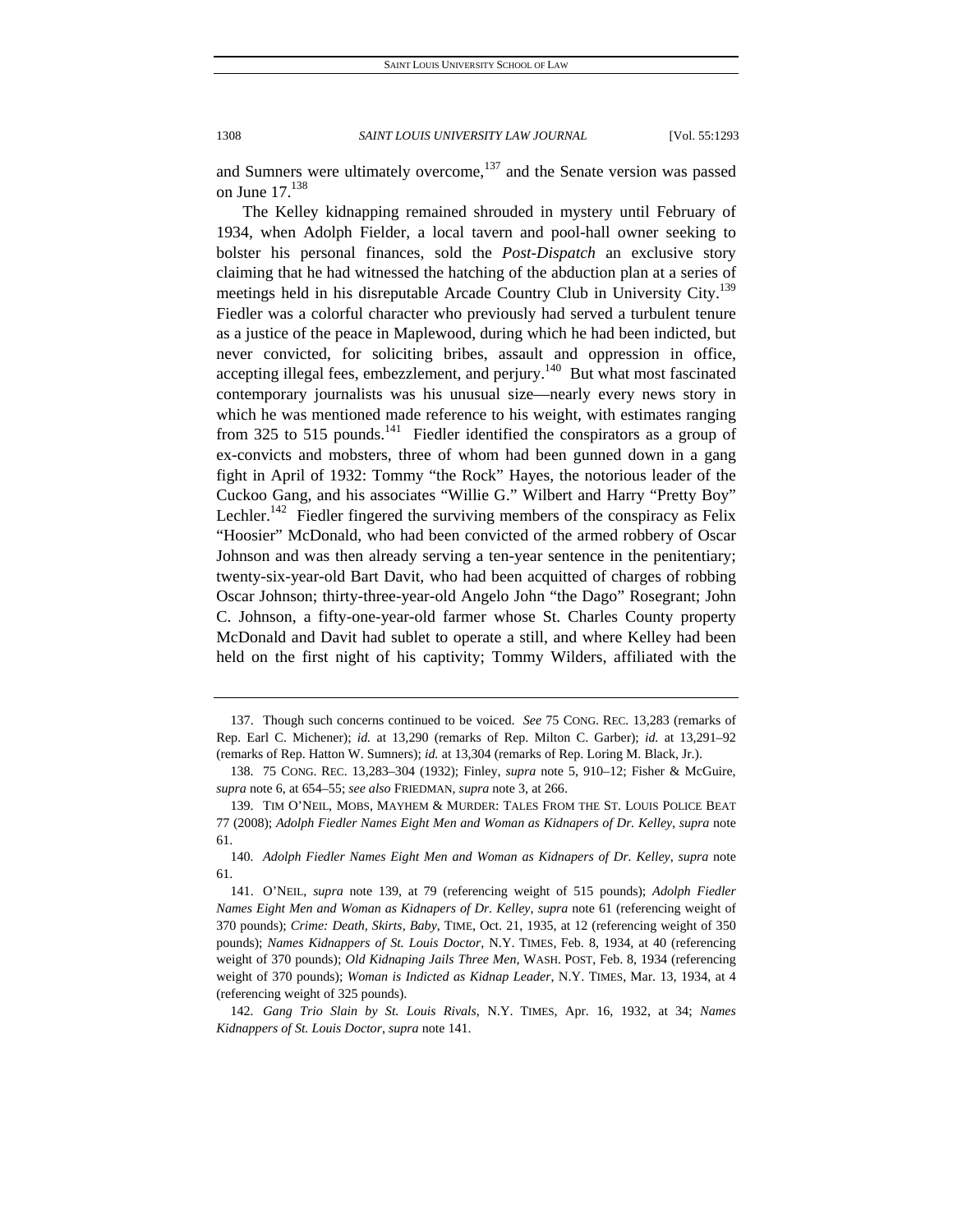Shelton brothers gang; and a female ringleader called "Mrs. N."<sup>143</sup> The woman was later identified as Nellie Muench, a lively redhead nicknamed "Goldie," who lived just five blocks from the Kelleys on fashionable Westminster Place and had cooked up the scheme in order to cover various business and entertainment debts. $144$  Muench was described as having an "animated, dynamic personality" and as "a facile and intelligent talker on many subjects, particularly music."<sup>145</sup> She was an accomplished pianist, the owner of prize-winning show dogs, and "a prominent member of St. Louis society" despite her racy reputation as a party girl who consorted with gangsters at speakeasies, not to mention two arrests on charges of larceny, one for allegedly stealing jewelry from a guest at the Marquette Hotel.<sup>146</sup> She was the wife of respected physician and amateur cellist Dr. Ludwig Muench; the daughter of Rev. William Ross Tipton, a well-known Baptist minister in Columbia, Missouri; and the sister of then-Missouri Supreme Court Judge Ernest Tipton.<sup>147</sup> She previously had enjoyed a checkered career as the proprietor of an exclusive society boutique in the Central West End called The Mitzi Shop, where she developed a reputation for "sending bills to widows for lingerie their late husbands may have (but probably had not) purchased" for other women.<sup>148</sup> Fiedler maintained that Muench initially had suggested that the group kidnap Oscar Johnson, but because he was traveling abroad at the time, they chose Dr. Kelley instead.<sup>149</sup>

Warrants for the arrest of the surviving members of the conspiracy were issued on the strength of Fielder's affidavits.<sup>150</sup> All but Wilders, who was

145*. Mrs. Nellie Muench Indicted*, *supra* note 143.

146*. Id.*; Traci Angel, *Law and Disorder*, ST. LOUIS MAG. (Feb. 2005), *available at* http://www.stlmag.com/St-Louis-Magazine/February-2005/Law-and-Disorder.

<sup>143</sup>*. Adolph Fielder Names Eight Men and Woman as Kidnapers of Dr. Kelley*, *supra* note 61; *Grand Jury Call Next Week on Kelley Kidnaping*, ST. LOUIS POST-DISP., Feb. 10, 1934, at 3A; *Mrs. Nellie Muench Indicted With Convict and Gangsters on Charge of Kidnaping Dr. Kelley*, ST. LOUIS POST-DISP., Mar. 13, 1934, at 1A [hereinafter *Mrs. Nellie Muench Indicted*]; *Names Kidnappers of St. Louis Doctor*, *supra* note 141.

<sup>144</sup>*. Crime: Death, Skirts, Baby*, *supra* note 141; *Mrs. Nellie Muench Indicted*, *supra* note 143.

 <sup>147.</sup> Angel, *supra* note 146; *Crime: Death, Skirts, Baby*, *supra* note 141; *Crime: End of a Hoax*, TIME*,* Jan. 4, 1937, at 12; *Mrs. Nellie Muench Indicted*, *supra* note 143.

 <sup>148.</sup> LHOTKA, *supra* note 30, at 169; O'NEIL, *supra* note 139, at 77; Angel, *supra* note 146; *Mrs. Nellie Muench Indicted*, *supra* note 143.

<sup>149</sup>*. Adolph Fiedler Names Eight Men and Woman as Kidnapers of Dr. Kelley*, *supra* note 61.

<sup>150</sup>*. Id.*; *Grand Jury to Probe 3-Year Old Kidnapping*, WASH. POST, Feb. 11, 1934, at 2; *Old Kidnapping Jails Three Men*, *supra* note 141; *Three of Six Alleged Kelley Kidnapers Jailed*, ST. LOUIS POST-DISP., Mar. 20, 1934, at 1A; *Trio Arrested in Kidnaping*, WASH. POST, Mar. 21, 1934, at 24; *Woman Hunted as "Brains" of Missouri Kidnap Gang*, WASH. POST, Mar. 14, 1934, at 1.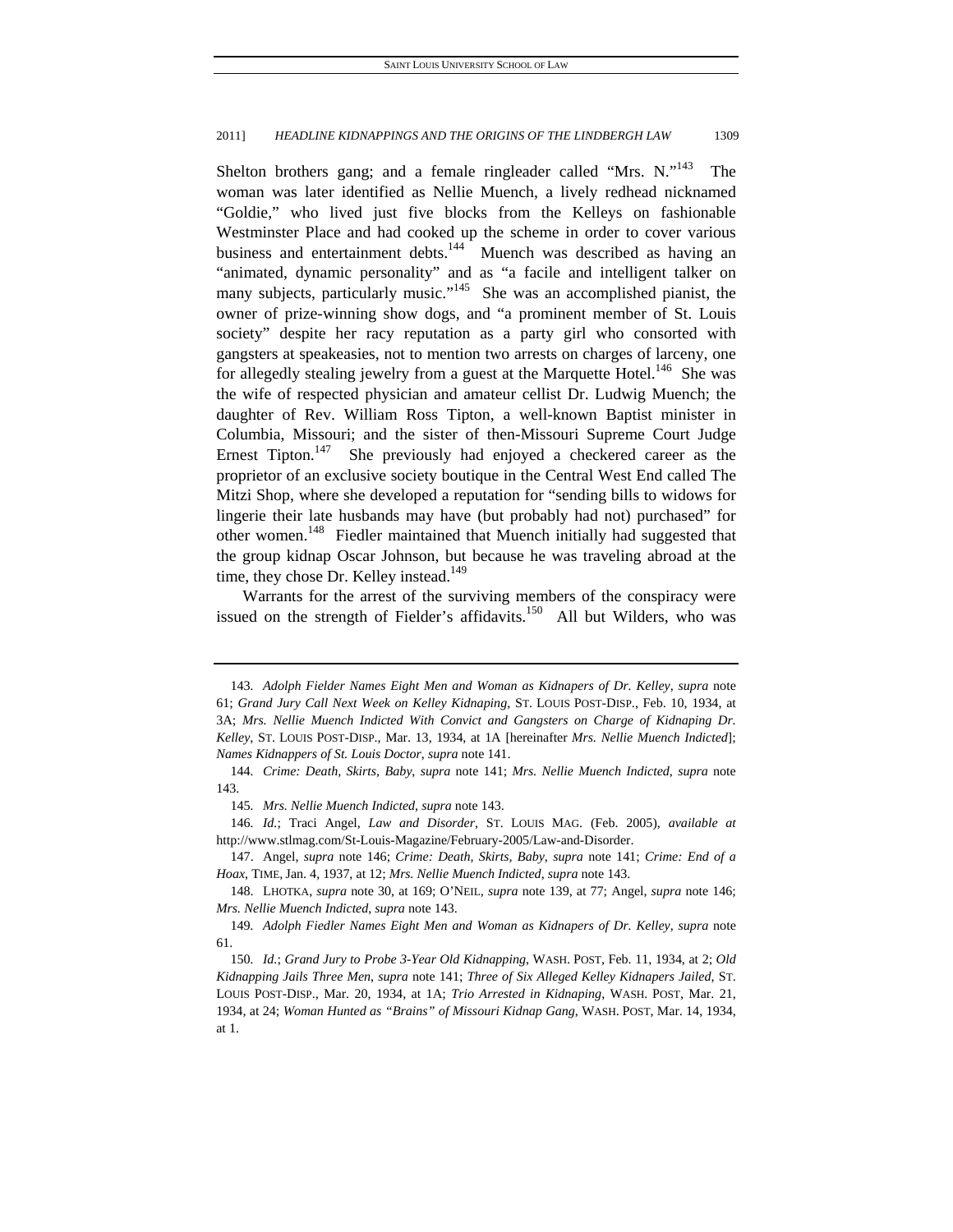reputed to be in Florida, were taken into custody, and all but the impecunious Johnson were released on bond.<sup>151</sup> Johnson's shack fit the description Dr. Kelley had given police upon his release in 1931, and the five located conspirators were indicted on kidnapping charges on March 13, 1934.<sup>152</sup> Upon learning of the indictments, Nellie left her home hurriedly, declaring that she was going across the river to East St. Louis to "think things over."<sup>153</sup> She denounced the charge as "a crime and an outrage," declaring to a reporter, "I'll take an oath on my mother's Bible that I know no more of this than you do . . . I'd a thousand times rather be indicted for murder than for this."<sup>154</sup> After a two-day tour of Southern Illinois evading authorities until she could be assured that she would be released on \$50,000 bond, Muench surrendered at the St. Louis County Courthouse.<sup>155</sup> When a deputy insisted that she remove her hat and sit still for photographing and fingerprinting, Nellie denounced him as "a hell of a guy."<sup>156</sup> Davit and Rosegrant were located through anonymous phone tips—believed by authorities to have been arranged by the suspects in order to avoid the appearance of voluntary surrender—and held without bail after Kelley positively identified Rosegrant and McDonald.<sup>157</sup> Farmer Johnson turned state's evidence, confessing to his involvement in the crime and implicating the others.<sup>158</sup> He was released on bond and, pending trial of the other conspirators, he was housed for safekeeping at the home of Deputy Sheriff Harry D. Newbold in St. Louis County. While he was sitting outside Newbold's garage on May 12, Johnson was murdered in a drive-by machinegunning.<sup>159</sup> Muench was taken into custody for protection and questioning

152*. Mrs. Nellie Muench Indicted*, *supra* note 143; *Negro's Shack Near St. Charles Tallies with Kelley's Prison*, ST. LOUIS POST-DISP., Feb. 8, 1934, at 1A.

153*. Woman is Indicted as Kidnap Leader*, *supra* note 141.

154*. Id.*

155*. Bail for Mrs. Muench Opposed: She and Indicted Gangsters Leave Town*, ST. LOUIS POST-DISP., Mar. 14, 1934, at 1A; *Mrs. Muench Comes in and is Released on Bond of \$50,000*, ST. LOUIS POST-DISP., Mar. 15, 1934, at 1A; *Woman Named as Kidnap Plot Brain Gives Up*, WASH. POST, Mar. 16, 1934, at 11.

 156. O'NEIL*, supra* note 139, at 77; *Gives Up in Kidnapping*, N.Y. TIMES, Mar. 16, 1934, at 5; *Mrs. Muench Comes In and Is Released on Bond of \$50,000*, *supra* note 155; *Woman Named as Kidnap Plot Brain Gives Up*, *supra* note 155.

157*. Bail Denied Rosegrant After Dr. Kelley Points Him Out as Kidnaper*, ST. LOUIS POST-DISP., Mar. 28, 1934, at 1A; *Kelley Kidnap Suspect Denied St. Louis Bail*, WASH. POST, Mar. 29, 1934, at 9; *Trio Arrested in Kidnaping*, *supra* note 150.

158*. Machine Gunner Murders Negro Who Implicated Three in Kidnaping of Dr. Kelley*, ST. LOUIS POST-DISP., May 13, 1934, at 1A.

 159. O'NEIL, *supra* note 139, at 79; *Kidnap Confessor Slain*, N.Y. TIMES, May 13, 1934, at 27; Louis La Coss, *Missouri Lawyers Want Clean House*, N.Y. TIMES, Oct. 21, 1934, at E6; *Machine Gunner Murders Negro Who Implicated Three in Kidnaping of Dr. Kelley*, *supra* note 158; *St. Louis Kidnaping Figure Shot to Death*, WASH. POST, May 13, 1934, at 3.

<sup>151</sup>*. Adolph Fielder Names Eight Men and Woman as Kidnapers of Dr. Kelley*, *supra* note 61.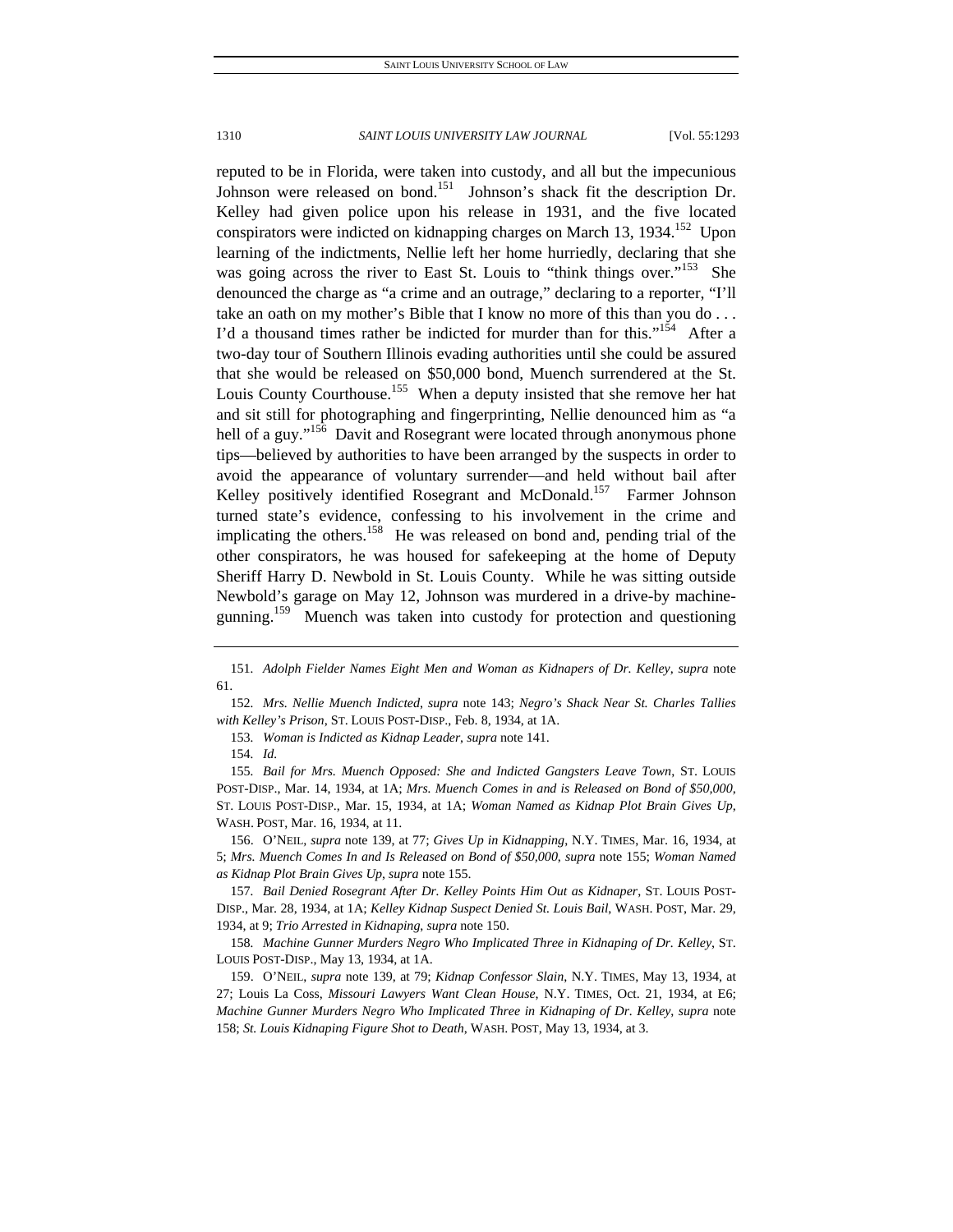about the incident, but released by order of the Missouri Supreme Court a few hours later.<sup>160</sup> On learning of the murder Fiedler immediately went into hiding, telling friends, "It might be a good idea for me to put a few miles between myself and St. Louis."<sup>161</sup>

Fiedler, thereafter, was attended by a security detail and lived in the county jail for safety during the trial of the first suspect, Rosegrant.<sup>162</sup> Fiedler was the prosecution's star witness, and Rosegrant was convicted on October 4 and sentenced to twenty years. $163$  Shortly thereafter, prosecuting attorney and former professional baseball player Charles Arthur Anderson was run off the road into a ditch by a carload of mobsters who had followed him for ten miles before cursing him and leaving him for dead, bleeding and pinned under his car with a badly broken leg.<sup>164</sup> Anderson required a series of blood transfusions and was hospitalized for several months but nevertheless managed to direct the January prosecution of the recidivist McDonald from his sickbed.<sup>165</sup> McDonald was convicted and sentenced to sixty years on January 30, 1935, based in part on the testimony of Fielder and of Dr. Kelley, who identified him at trial.<sup>166</sup> That October, Davit was sentenced to life in prison for the killing of Maplewood grocer Paul Flueck during a 1932 hold-up.<sup>167</sup> As a consequence he was never tried for his role in the Kelley kidnapping.<sup>168</sup>

Owing to a change of venue prompted by extensive local publicity in St. Louis, Muench's trial was held in Mexico, Missouri, near the homes of her

166*. Adolph Fiedler Testifies M'Donald Helped Plot Dr. Kelley Kidnaping*, ST. LOUIS POST-DISP., Jan. 24, 1935, at 1A; *Identified as Kidnapper*, N.Y. TIMES, Jan. 27, 1935, at 25; *Kidnapper Gets 60 Years*, N.Y. TIMES*,* Jan. 31, 1935, at 8; *M'Donald Guilty, Gets 60 Years in Kelley Case*, ST. LOUIS POST-DISP., Jan. 31, 1935, at 1A; *"That's the Man," Says Dr. Kelley as He Points to M'Donald*, ST. LOUIS POST-DISP., Jan. 25, 1935, at 1A.

 167. State v. Davit, 125 S.W.2d 47, 49 (Mo. 1938); *Bart Davit Trial Tomorrow on Murder Charge*, ST. LOUIS POST-DISP., Oct. 20, 1935, at 3A; *Davit Found Guilty, Gets Life in Prison for Holdup Murder*, ST. LOUIS POST-DISP., Oct. 26, 1935, at 1A; *Women Identify Davit as Killer at Murder Trial*, ST. LOUIS POST-DISP., Oct. 24, 1935, at 1A.

168*. Gets Life Term as Killer Before Trial as Kidnaper*, CHI. TRIB., Oct. 27, 1935, at 25; *Bart Davit Under a Life Sentence*, MOBERLY MONITOR-INDEX, Feb. 11, 1936, at 1A.

<sup>160</sup>*. Held for "Protection" in Kidnapping Case*, N.Y. TIMES, May 14, 1934, at 13; *Supreme Court Judge Releases Mrs. Nellie Muench, Reduces Her \$50,000 Bond to \$25,000*, ST. LOUIS POST-DISP., May 14, 1934, at 1A.

<sup>161</sup>*. Held for "Protection" in Kidnapping Case*, *supra* note 160.

 <sup>162.</sup> La Coss, *supra* note 159.

<sup>163</sup>*. Directed from Sickbed, Kidnap Trial Reopens*, WASH. POST, Jan. 21, 1935, at 7.

<sup>164</sup>*. Anderson, "Baby" Legislator Gained Fame as Prosecutor*, WASH. POST, Mar. 29, 1937, at 2; La Coss, *supra* note 159; *St. Louis Official Hurt*, N.Y. TIMES, Oct. 10, 1934, at 4.

<sup>165</sup>*. Anderson, "Baby" Legislator Gained Fame as Prosecutor*, *supra* note 164; *Directed from Sickbed, Kidnap Trial Reopens*, *supra* note 163.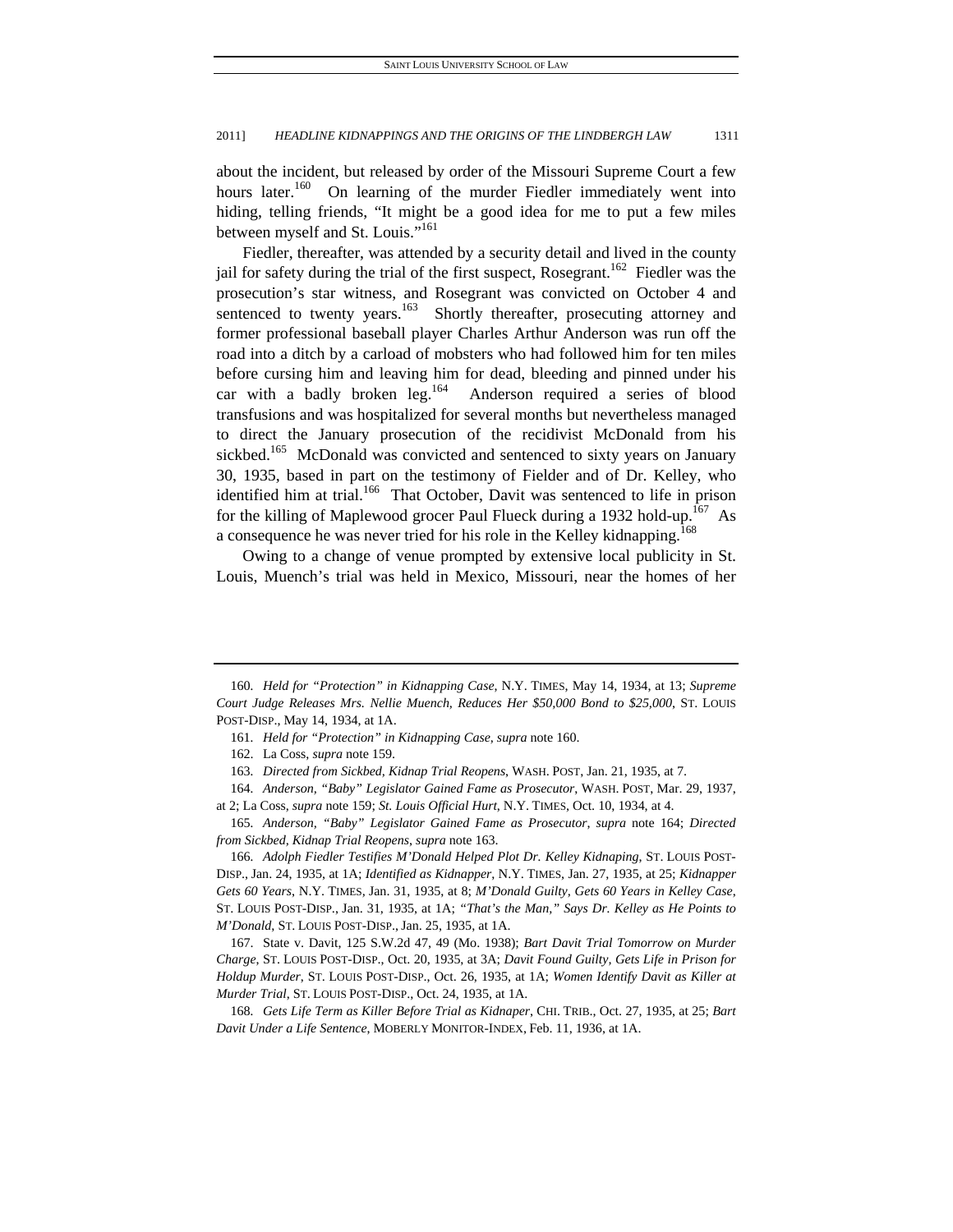father and brother.<sup>169</sup> She believed that jury would not convict her if she were a new mother, so at the age of forty-three, after twenty-three years of a childless marriage, she faked a pregnancy and worked with her lawyer Wilfred Jones to locate a baby she could claim as her own. $170$  She first arranged to secure custody of the son of Estelle Oberg, an unmarried Minneapolis waitress who gave birth at City Hospital in St. Louis on June 29,  $1935$ .<sup>171</sup> The baby was taken to the home of Christine Krout, a local masseuse, and then transferred to the Muench home on July  $10^{172}$  The infant became ill there the following day and was taken by Jones and Muench's friend Helen Berroyer to Jewish Hospital, where he died on July  $16$ <sup>173</sup> Undeterred by this setback, Nellie found another child to fill the role, the son of Anna Ware, an unmarried domestic servant from Pennsylvania who had come to St. Louis to deliver her child.<sup>174</sup> Muench represented that the Ware child was her own, "a gift from God in my time of distress."<sup>175</sup> The trial consumed three days, during which Nellie took the stand to deny the charges, and to insist "never in my life was I ever called [Goldie]."<sup>176</sup> Meanwhile, Fiedler's reputation for veracity was subjected to withering assault by defense counsel.<sup>177</sup> Fiedler vehemently denied the charge that he had been tried for perjury on seven separate occasions, insisting that it had been no more than four, and noting with pride that he had been acquitted in each instance. $178$ 

 <sup>169.</sup> Angel, *supra* note 146; *Mrs. Muench*, WASH. POST, Oct. 6, 1935, at B2; *Mrs. Muench Gets Change of Venue; Trial Goes to Mexico, Audrain County*, ST. LOUIS POST-DISP., June 24, 1935, at 1A; *Muench Trial Begins*, HANNIBAL COURIER-POST, Oct. 1, 1935, at 1.

<sup>170</sup>*. U.S. Prosecutor Outlines Case Against Muenches; Defense Says Dr. Pitzman was Willing Victim*, ST. LOUIS POST-DISP., Nov. 24, 1936, at 2A [hereinafter *U.S. Prosecutor Outlines Case Against Muenches*]; *Women: "Gift of God"*, TIME, Dec. 16, 1935, at 17.

<sup>171</sup>*. U.S. Prosecutor Outlines Case Against Muenches*, *supra* note 170.

<sup>172</sup>*. Id.*

<sup>173</sup>*. Id.*; *Helen Berroyer Identified as Woman at Hospital with Jones and Price Baby*, ST. LOUIS POST-DISP., Oct. 17, 1935, at 1A; *Woman Who Registered Price Baby at Jewish Hospital Gave Name "Helen Meyers"*, ST. LOUIS POST-DISP., Oct. 11, 1935, at 3A.

<sup>174</sup>*. Crime: Death, Skirts, Baby*, *supra* note 141, at 12; *U.S. Prosecutor Outlines Case Against Muenches*, *supra* note 170.

<sup>175</sup>*. Crime: Death, Skirts, Baby*, *supra* note 141, at 12.

<sup>176</sup>*. Mrs. Muench Admits She Knows Rosegrant; Denies Guilt; Defense Rests*, ST. LOUIS POST-DISP., Oct. 3, 1935, at 1A.

<sup>177</sup>*. Fiedler in Hot Exchanges with Cross-Examiner*, ST. LOUIS POST-DISP., Oct. 1, 1935, at 1A; *Fielder On Stand Says Mrs. Muench Took Part in Kelley Kidnaping Plot*, ST. LOUIS POST-DISP., Oct. 1, 1935, at 1A; *Mrs. Muench Bursts Into Tears when Auer Enters Court*, ST. LOUIS POST-DISP., Oct. 3, 1935, at 3A (noting that Leslie Lewis testified to the fact that "Fiedler's reputation for truth and veracity was bad").

<sup>178</sup>*. Fiedler in Hot Exchanges with Cross-Examiner*, *supra* note 177.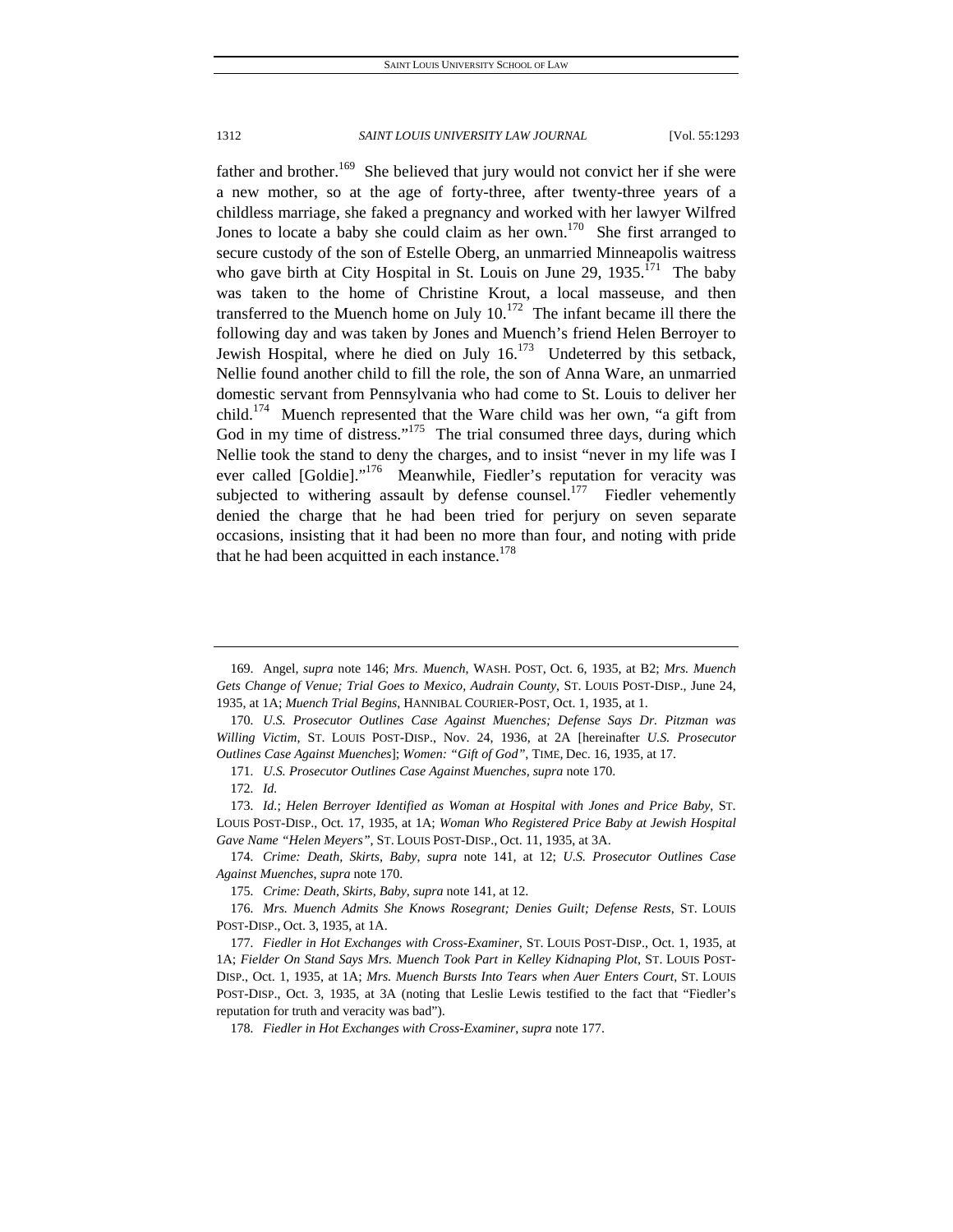The jury deliberated for more than five hours over two days before acquitting Muench of the kidnapping on October 5,  $1935<sup>179</sup>$  She greeted the verdict with tears and then "shrill ejaculations of happiness," hugging her husband and her lawyer and shaking hands with the jurors before striding out of the courtroom with her head held high. $180$  But as it would turn out, Nellie had overplayed her hand. Anna Ware brought a writ of habeas corpus to recover her child, and a hearing on the matter began in St. Louis ten days after Muench's acquittal.<sup>181</sup> Dr. Marsh Pitzman, a colleague of Dr. Muench who had become Nellie's lover, had certified that Nellie had delivered the baby she claimed as her own, but at the hearing he testified that he had not witnessed the birth and neither, it turned out, had anyone else.<sup>182</sup> Nor could the Muenches produce any credible evidence that Nellie ever had been pregnant.<sup>183</sup> Throughout the three-week hearing Nellie was seen "alternately weeping and drawing heavily on an extensive vocabulary of profanity."<sup>184</sup> After listening to testimony from eighty-six witnesses, Special Commissioner Rush Limbaugh, Sr. recommended that the young lad be returned to his natural mother, and the ensuing order of the Court of Appeals adopted his recommendation.<sup>185</sup>

179*. Mrs. Muench Acquitted of Kelley Kidnaping; Jury Out Overnight*, ST. LOUIS POST-DISP., Oct. 5, 1935, at 1A; *Woman is Acquitted in Kelley Kidnapping*, N.Y. TIMES, Oct. 6, 1935, at 8.

181*. Anna Ware Challenges Muenches: "Bring Baby to Court; If it's Mine I am Sure I Could Identify It"*, ST. LOUIS POST-DISP., Oct. 17, 1935, at 4A; *Court Opens Way to Settle Muench-Ware Baby* Case, ST. LOUIS POST-DISP., Oct. 8, 1935, at 1A; *Cross-Examination Fails to Shake Identification of Mrs. Muench by Anna Ware*, ST. LOUIS POST-DISP., Oct. 16, 1935, at 1A; *Gift of God, supra* note 170, at 17; *Girl Identifies Mrs. Muench as Jones' Companion*, ST. LOUIS POST-DISP., Oct. 15, 1935, at 1A; *Not Sure if It is the Baby*, N.Y. TIMES, Nov. 6, 1935, at 29.

182*. Dr. Muench Admitted Worthless Nature of Birth Statements by Drs. Pitzman and Thompson*, ST. LOUIS POST-DISP., Oct. 18, 1935, at 1A; *Dr. Pitzman Testifies Color of Baby's Hair Changed; Jones Tries to Avoid "Telling All"*, ST. LOUIS POST-DISP., Oct. 21, 1935, at 1A; *Gift of God*, *supra* note 170; *"Mrs. Muench Said Negro Maid and Stenographer Delivered the Child"*, ST. LOUIS POST-DISP., Oct. 7, 1935, at 1A; *U.S. Prosecutor Outlines Case Against Muenches*, *supra* note 170.

183*. See Baby Experts' Testimony Refutes Muenches' Story that Child was Born to Them*, ST. LOUIS POST-DISP., Nov. 1, 1935, at 1A; *Dr. Muench Admitted Worthless Nature of Birth Statements by Drs. Pitzman and Thompson*, *supra* note 182; *For "Entire Truth" in Muench-Ware Baby Case Inquiry*, ST. LOUIS POST-DISP., Oct. 9, 1935, at 1A; *Muench Pretense Kept Alive Only in Courtroom*, ST. LOUIS POST-DISP., Nov. 3, 1935, at 1A; *Muenches Refuse to Answer "Was a Child Born to Them?" Fearing Self-Incrimination*, ST. LOUIS POST-DISP., Oct. 15, 1935, at 1A.

<sup>180</sup>*. Jurors Clear Society Matron in Kidnapping*, WASH. POST, Oct. 6, 1935, at 16; *Woman is Acquitted in Kelley Kidnapping*, *supra* note 179.

<sup>184</sup>*. Court Orders Lobby Kept Clear for Baby Hearing*, ST. LOUIS POST-DISP., Oct. 31, 1935, at 1A.

<sup>185</sup>*. Anna Ware Gets Her Baby; Court of Appeals Denies Rehearing, Makes Award*, ST. LOUIS POST-DISP., Dec. 19, 1935, at 1A; *Anna Ware Wins Baby Suit; Commissioner Finds Muenches Had Her Child*, ST. LOUIS POST-DISP., Dec. 5, 1935, at 1A; *Court of Appeals Adopts Commissioner's Finding that Baby is Anna Ware's*, ST. LOUIS POST-DISP., Dec. 13, 1935, at 1A; *Mrs. Muench Loses Baby*, N.Y. TIMES, Dec. 6, 1935, at 5.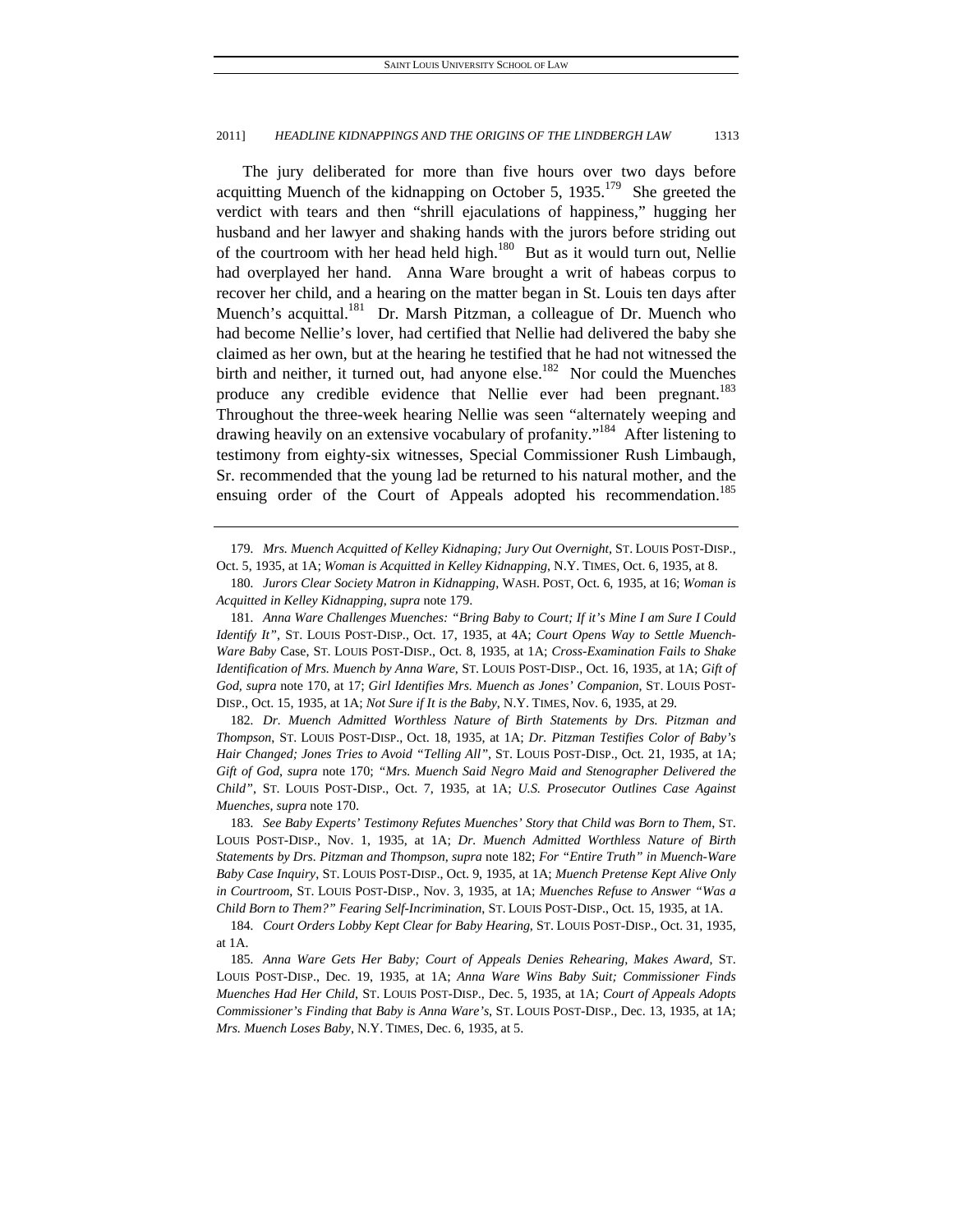Limbaugh's report denounced Nellie's claim that she had given birth to the child as "utterly false," a "deliberate and consummate deception," "a sham and a shallow pretense" concocted for the purpose of gaining sympathy from the jury at her kidnapping trial, and possibly from other "ulterior motive[s]."<sup>186</sup>

Nellie's legal troubles were far from over. In April she, her husband, Wilfred Jones, and Helen Berroyer were put on trial in Kahoka for conspiring to obtain Miss Ware's child without the approval of the juvenile court.<sup>187</sup> Over the course of eight days of testimony before "a panel of open-mouthed farmers," a "livid," "scornful," "high strung," "hysterical" Nellie shouted "lusty denials" to the charges "with such a fanfare display of emotions as few farmer juries are ever privileged to witness."<sup>188</sup> On the ninth day, however, Circuit Judge Walter Higbee was forced to declare a mistrial when it was revealed that one of the jurors had been offered a bribe of \$100 to deadlock the jury.<sup>189</sup> The retrial was scheduled for August, and after thirteen hours of deliberation the new jury found Muench and her co-defendants guilty as charged.<sup>190</sup> The penalties were merely fines, however, with Nellie subjected to a levy of \$450 to add to the \$25 contempt fine with which she was punished for an outburst during the testimony of one of the witnesses.<sup>191</sup> More serious sanctions awaited Muench and her co-defendants, however, as it was also revealed that Nellie had told Dr. Pitzman that the baby was his and threatened to reveal this alleged fact, thereby, inducing the wealthy bachelor to transfer to her several thousand dollars of an ultimately hoped-for \$250,000

<sup>186</sup>*. Anna Ware Wins Baby Suit; Commissioner Finds Muenches Had Her Child*, *supra* note 185.

 <sup>187.</sup> For discussion of the case, see *Dr. Marsh Pitzman Testifies, Tells of Relations with Mrs. Muench; Paid her \$16,000 in Two Years*, ST. LOUIS POST-DISP., Apr. 11, 1936, at 3A; *Judge Doubts Validity of Law in Muench Case*, ST. LOUIS POST-DISP., Apr. 8, 1936, at 1A; *Mrs. Muench Bases Her Defense on Exploded Fiction She Once Refused to Relate Under Oath*, ST. LOUIS POST-DISP., Apr. 15, 1936, at 10A; *Mrs. Muench Ends Testimony; Denies Charges*, ST. LOUIS POST-DISP., Apr. 14, 1936, at 1A; *Mrs. Muench on Stand Denies Any Conspiracy*, ST. LOUIS POST-DISP., Apr. 13, 1936, at 1A; *Mrs. Muench's Testimony Monday; Tells Story First Time Under Oath*, ST. LOUIS POST-DISP., Apr. 14, 1936, at 4A; *People*, TIME, Apr. 20, 1936, at 26.

<sup>188</sup>*. Mrs. Muench*, WASH. POST, Apr. 19, 1936, at 5B.

<sup>189</sup>*. Mistrial in Muench Case; Juror Testifies \$100 Was Offered for Hung Jury*, ST. LOUIS POST-DISP., Apr. 16, 1936, at 1A; *Offer of Bribe to Juror Halts Baby Hoax Trial*, WASH. POST, Apr. 17, 1936, at 24.

<sup>190</sup>*. Mrs. Muench is Fined for "Baby Conspiracy"*, N.Y. TIMES, Aug. 23, 1936, at 26; *Mrs. Muench, The Doctor and Others in Baby Hoax Found Guilty and Fined*, ST. LOUIS POST-DISP., Aug. 22, 1936, at 1A.

<sup>191</sup>*. Matron Fined \$25 in Baby Theft Case*, WASH. POST, Aug. 11, 1936, at 4A; *Mrs. Muench is Fined for "Baby Conspiracy"*, *supra* note 190; *Mrs. Muench, The Doctor and Others in Baby Hoax Found Guilty and Fined*, *supra* note 190.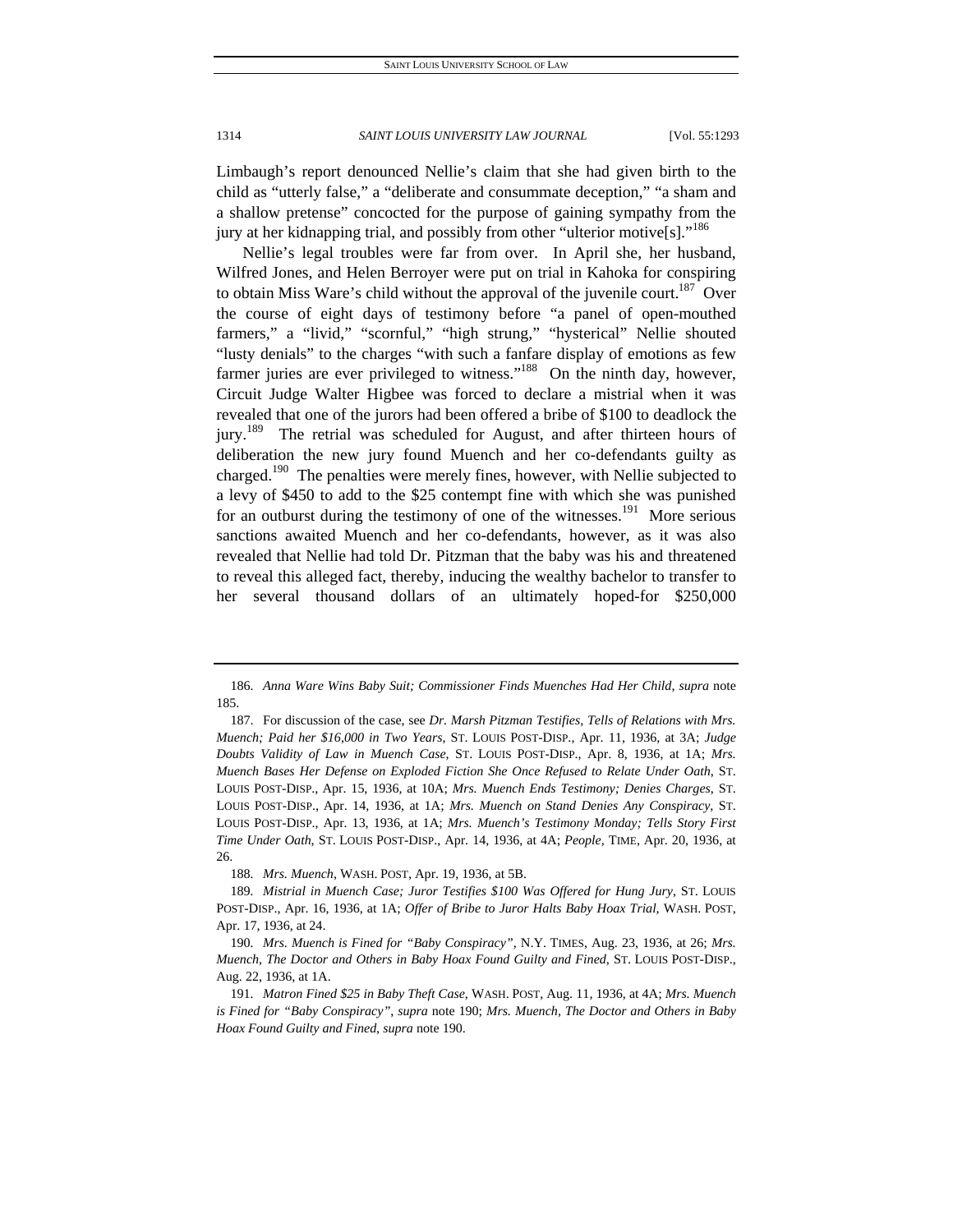shakedown.<sup>192</sup> As Pitzman would put it, "One side of her was attractive. The other side I feared.  $\dots$  I am now completely confident I was fooled."<sup>193</sup> Nellie and her three co-defendants were charged with multiple counts of mail fraud for the scheme, and Nellie was sentenced in 1936 to ten years in prison and a \$5000 fine.<sup>194</sup> Her husband also received a \$5000 fine to go along with an eight-year sentence.<sup>195</sup> Her lawyer was sentenced to ten years and Berroyer to five.<sup>196</sup> Prior to her sentencing Nellie confessed, against the advice of counsel, that she was guilty of faking the birth of a son and had done so to hold the love of Dr. Pitzman.<sup>197</sup> Another stratagem toward this end had been to threaten to commit suicide on the front steps of Pitzman's home.<sup>198</sup> Nellie exonerated her husband from any involvement in the hoax and continued to deny any scheme to extort money from her former paramour, whose "purse was always open to me."<sup>199</sup> Yet she admitted, "I have disgraced my brother ... and ruined my husband. If I had not been such a hussy, none of the [se] things . . . could have happened."<sup>200</sup> The Eighth Circuit affirmed the convictions, and Nellie went off

<sup>192</sup>*. Dr. Aaron Levy Says Mrs. Muench Threatened Him*, ST. LOUIS POST-DISP., Nov. 26, 1936, at 3A; *Judge Doubts Validity of Law in Muench Case*, *supra* note 187; *Mrs. Thomasson Injects New Yarn in Muench Trial*, ST. LOUIS POST-DISP., Apr. 9, 1936, at 1A; *U.S. Prosecutor Outlines Case Against Muenches*, *supra* note 170.

 <sup>193.</sup> LHOTKA, *supra* note 30, at 175–76; *Dr. Pitzman Tells of 'Crossing Line' With Mrs. Muench*, ST. LOUIS POST-DISP., Apr. 10, 1936, at 1A.

<sup>194</sup>*. 4 Found Guilty in "Gift of God" Baby Fraud Plot*, WASH. POST, Dec. 21, 1936, at 7; *4 in Baby Hoax Sent to Prison for Mail Fraud*, WASH. POST, Dec. 27, 1936, at 8; *Mrs. Muench Gets 10-Year Sentence*, N.Y. TIMES, Dec. 27, 1936, at 5; *Mrs. Muench, Three Aids in Jail After Sentencing; She and Jones Get 10 Years*, ST. LOUIS POST-DISP., Dec. 27, 1936, at 1A; *Muenches, Jones and Mrs. Berroyer Found Guilty of Mail Fraud*, ST. LOUIS POST-DISP., Dec. 20, 1936, at 1A.

<sup>195</sup>*. 4 in Baby Hoax Sent to Prison for Mail Fraud*, *supra* note 194; *Mrs. Muench Gets 10- Year Sentence*, *supra* note 194; *Mrs. Muench, Three Aids in Jail After Sentencing; She and Jones Get 10 Years*, *supra* note 194; *Mrs. Thomasson First Witness in Muench Retrial*, ST. LOUIS POST-DISP., Aug. 7, 1936, at 1A.

<sup>196</sup>*. 4 in Baby Hoax Sent to Prison for Mail Fraud*, *supra* note 194; *Mrs. Muench Gets 10- Year Sentence*, *supra* note 193; *Mrs. Muench, Three Aids in Jail After Sentencing; She and Jones Get 10 Years*, *supra* note 194.

<sup>197</sup>*. Baby Swindle Figure Clears Mate of Blame*, WASH. POST, Dec. 24, 1936, at 4; *Mrs. Muench Gets 10-Year Sentence*, *supra* note 193; John T. Rogers, *Mrs. Muench Confesses Baby Hoax; Helen Berroyer and Jones Guilty, Too, She Says*, ST. LOUIS POST-DISP., Dec. 23, 1936, at 1A.

<sup>198</sup>*. Dr. Pitzman Gives Account of Row with Mrs. Muench*, ST. LOUIS POST-DISP., Nov. 25, 1936, at 1A.

<sup>199</sup>*. Mrs. Muench Gets 10-Year Sentence*, *supra* note 193; *Mrs. Muench, Three Aids in Jail After Sentencing; She and Jones Get 10 Years*, *supra* note 194.

 <sup>200.</sup> Rogers, *supra* note 197.